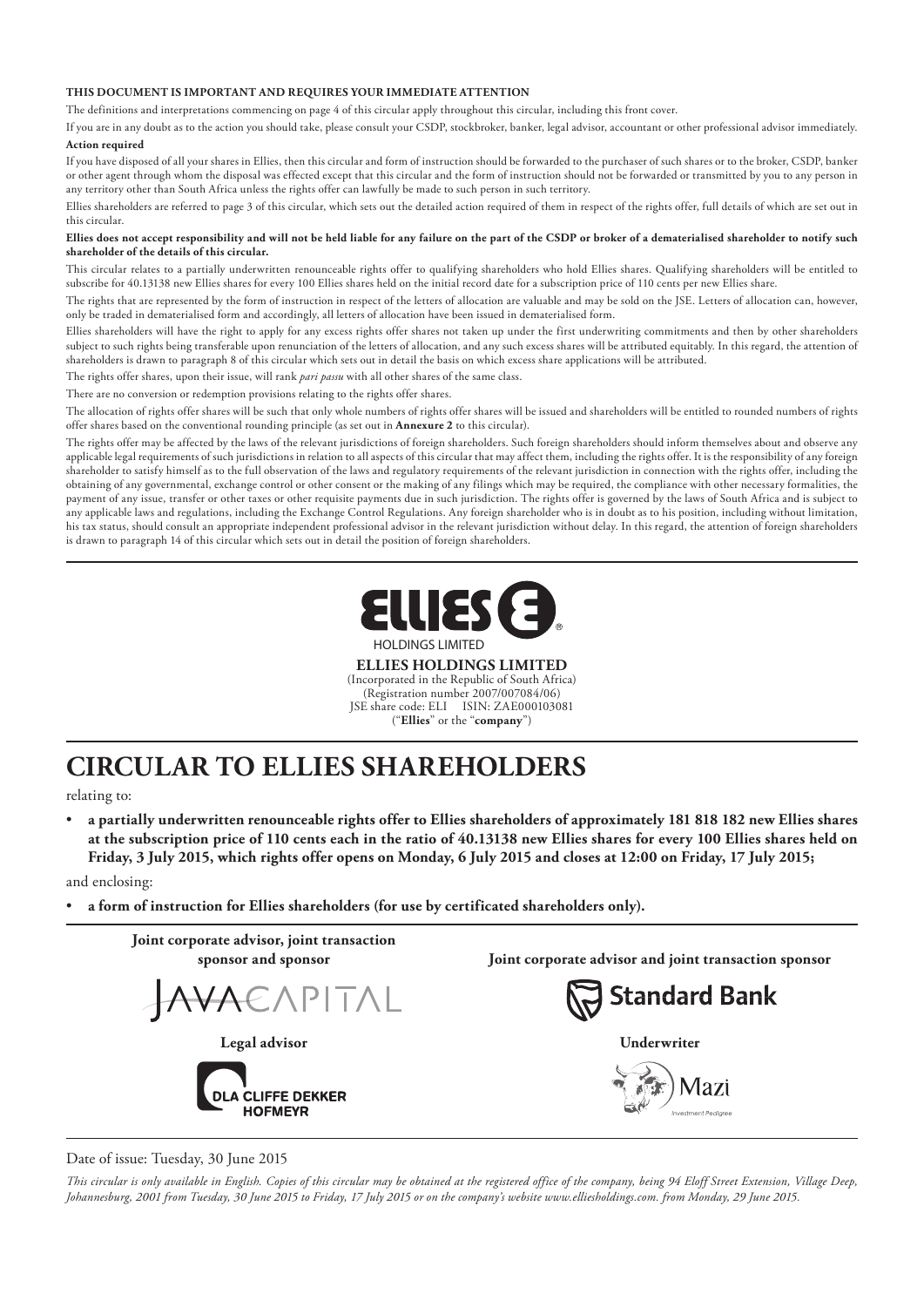## **CORPORATE INFORMATION**

Johannesburg, 2001 6A Sandown Valley Crescent (PO Box 57076, Springfield, 2137) Sandown, 2196

#### **Joint corporate advisor and joint transaction sponsor Joint corporate advisor**

The Standard Bank of South Africa Limited Java Capital Proprietary Limited (Registration number 1962/000738/06) (Registration number 2012/089864/07) 30 Baker Street 6A Sandown Valley Crescent Rosebank, 2196 Sandown, 2196 (PO Box 61344, Marshalltown, 2107) (PO Box 2087, Parklands, 2121)

#### **Legal advisors Underwriter**

Cliffe Dekker Hofmeyr Inc. Mazi Capital Proprietary Limited 11 Buitengracht Street 11th Floor, Sandton Eye Cape Town, 8001 126 West Street (PO Box 695, Cape Town, 8000) Sandton, 2146

(Registration number 2006/024994/07) (Registration number 2000/007239/07) 70 Marshall Street 13th Floor Rennie House Johannesburg, 2001 19 Ameshoff Street (PO Box 61763, Marshalltown, 2107) Braamfontein, 2001

#### **Place and date of incorporation of Ellies**

Incorporated in the Republic of South Africa on 5 March 2007

#### **Registered office Joint transaction sponsor and sponsor**

94 Eloff Street Extension Java Capital Trustees and Sponsors Proprietary Limited Village Deep (Registration number 2006/005780/07) (PO Box 2087, Parklands, 2121)

\_\_\_\_\_\_\_\_\_\_\_\_\_\_\_\_\_\_\_\_\_

(Registration number 2008/018923/21) (Registration number 2006/006855/07) (PO Box 78583, Sandton, 2146)

#### **Company secretary Transfer secretaries of Ellies**

CIS Company Secretaries Proprietary Limited Link Market Services South Africa Proprietary Limited (PO Box 4844, Johannesburg, 2000)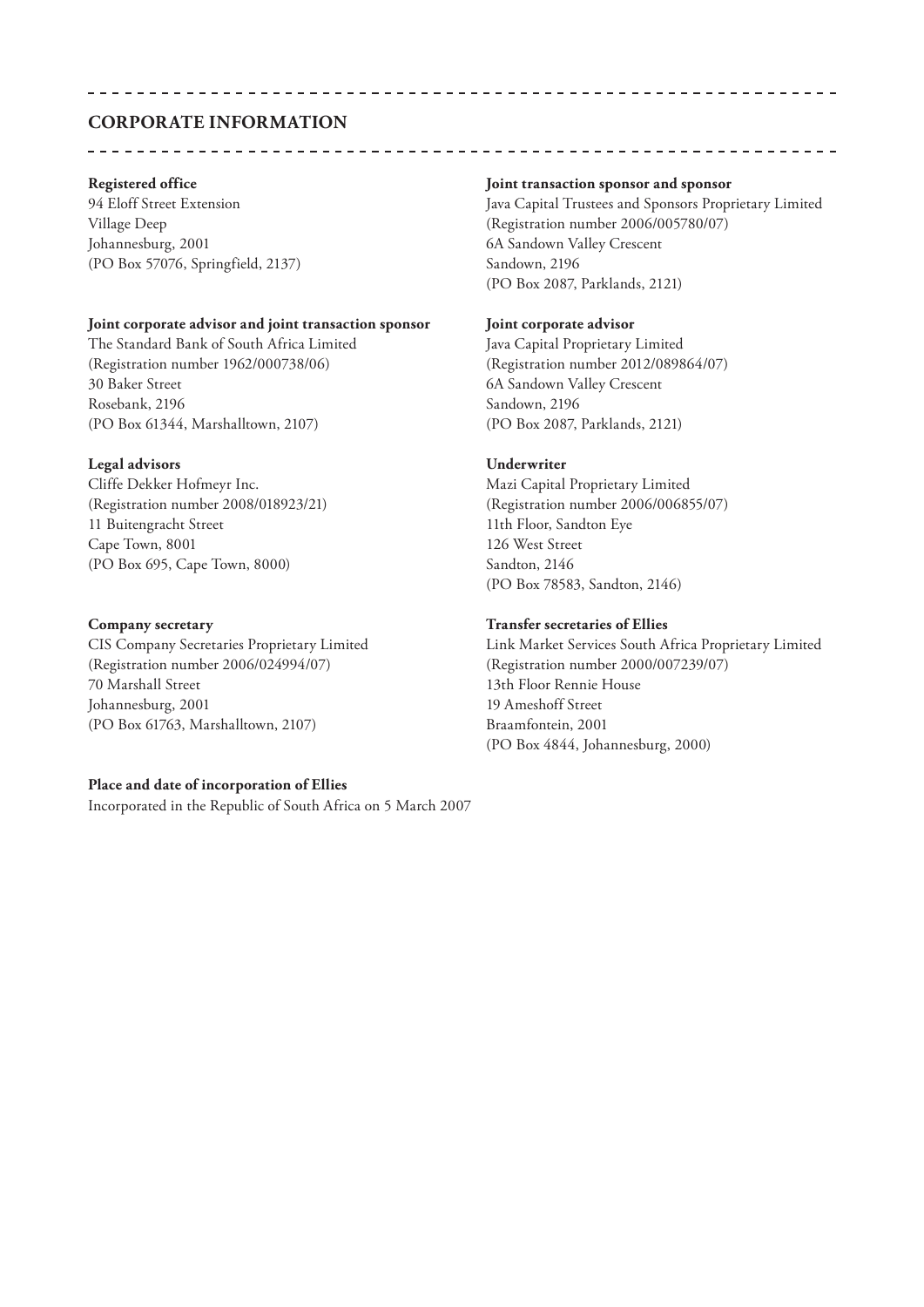### **TABLE OF CONTENTS**

|                                                                                                | Page               |  |  |  |  |
|------------------------------------------------------------------------------------------------|--------------------|--|--|--|--|
| Corporate information                                                                          | Inside front cover |  |  |  |  |
| Important dates and times                                                                      | 2                  |  |  |  |  |
| Action required by shareholders                                                                | 3                  |  |  |  |  |
| Definitions and interpretations                                                                | 4                  |  |  |  |  |
| <b>Circular to Ellies shareholders</b>                                                         |                    |  |  |  |  |
| Introduction<br>1.                                                                             | 7                  |  |  |  |  |
| Purpose and rationale of the rights offer<br>2.                                                | $\overline{7}$     |  |  |  |  |
| Corporate and debt restructuring<br>3.                                                         | $\overline{7}$     |  |  |  |  |
| Use of the proceeds of the rights offer<br>4.                                                  | $\overline{9}$     |  |  |  |  |
| Nature of business and prospects of the company<br>5.                                          | $\overline{9}$     |  |  |  |  |
| Terms of the rights offer<br>6.                                                                | 10                 |  |  |  |  |
| Irrevocable undertakings, underwriting and minimum subscription<br>7.                          | 10                 |  |  |  |  |
| Excess shares application<br>8.                                                                | 11                 |  |  |  |  |
| Entitlement<br>9.                                                                              | 11                 |  |  |  |  |
| 10. Statement as to listing on stock exchange                                                  | 11                 |  |  |  |  |
| 11. South African law                                                                          | 11                 |  |  |  |  |
| 12. Procedure for acceptance, renunciation and sale of rights                                  |                    |  |  |  |  |
| 13. Exchange control regulations                                                               | 14                 |  |  |  |  |
| 14. Foreign shareholders                                                                       | 15                 |  |  |  |  |
| 15. Tax consequences of the rights offer                                                       |                    |  |  |  |  |
| 16. Jurisdiction                                                                               |                    |  |  |  |  |
| 17. Information relating to directors                                                          | 16                 |  |  |  |  |
| 18. Share capital of the company                                                               | 17                 |  |  |  |  |
| 19. Price and volume history of Ellies shares on the JSE                                       | 18                 |  |  |  |  |
| 20. Expenses of the rights offer                                                               | 18                 |  |  |  |  |
| 21. Consents                                                                                   | 18                 |  |  |  |  |
| 22. Directors' responsibility statement                                                        | 18                 |  |  |  |  |
| 23. Documents and consents available for inspection                                            | 19                 |  |  |  |  |
| Annexure 1<br>Price and volume history of Ellies shares on the JSE                             | 20                 |  |  |  |  |
| Table of entitlement<br>22<br><b>Annexure 2</b>                                                |                    |  |  |  |  |
| Corporate information in respect of Mazi<br>24<br>Annexure 3                                   |                    |  |  |  |  |
| Directors dealings in Ellies shares<br>Annexure 4                                              | 25                 |  |  |  |  |
| Form of instruction for a certificated Ellies shareholder in respect of a letter of allocation | Enclosed           |  |  |  |  |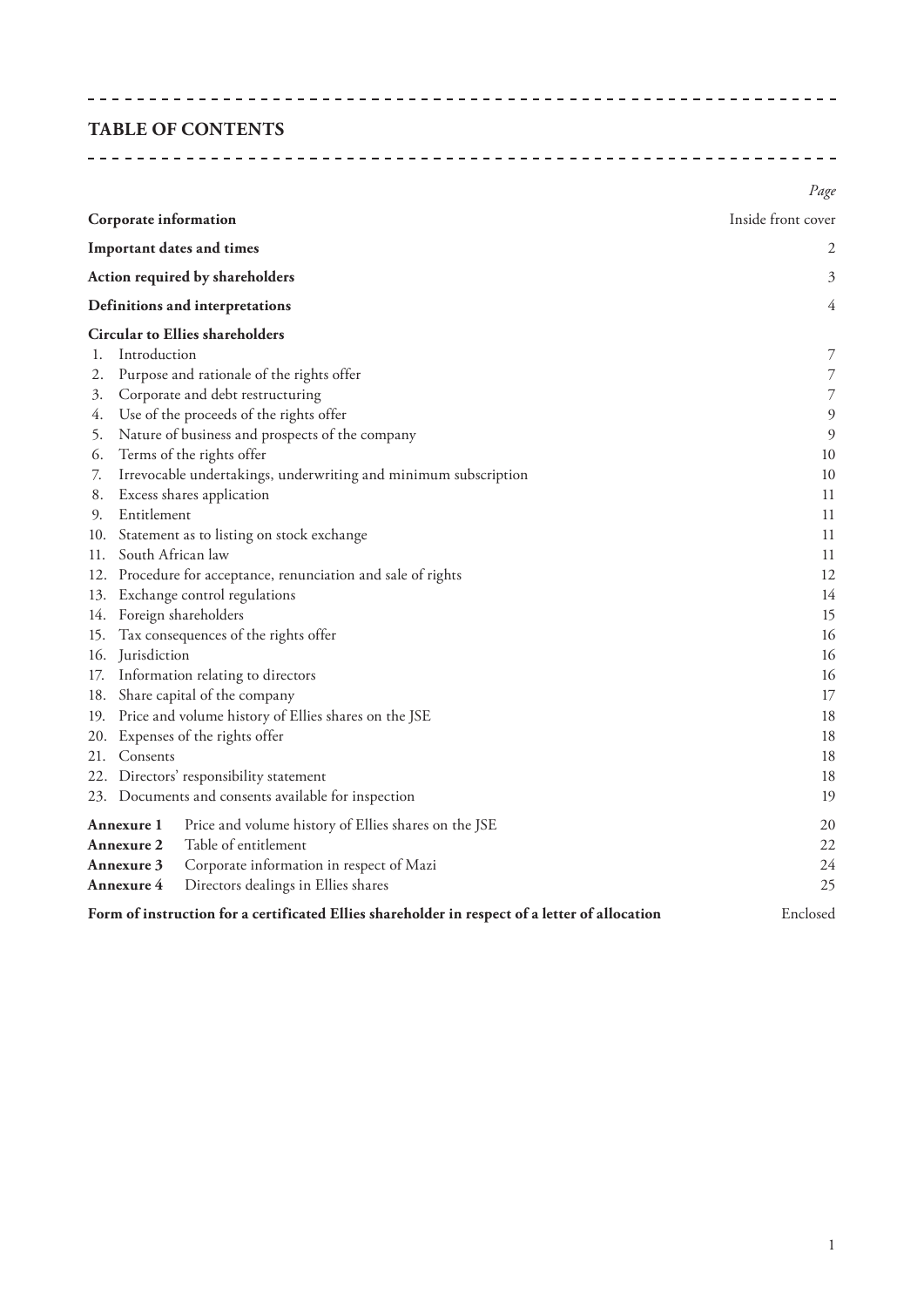## **IMPORTANT DATES AND TIMES**

|                                                                                                                                                                                                                             | 2015               |
|-----------------------------------------------------------------------------------------------------------------------------------------------------------------------------------------------------------------------------|--------------------|
| Last day to trade in Ellies shares in order to participate in the rights offer                                                                                                                                              | Friday, 26 June    |
| Listing and trading of letters of allocation on the JSE under JSE code: "ELIN" and<br>ISIN: ZAE000205746                                                                                                                    | Monday, 29 June    |
| Ellies shares commence trading on the JSE ex-rights offer entitlement                                                                                                                                                       | Monday, 29 June    |
| Rights offer circular and form of instruction posted to certificated shareholders                                                                                                                                           | Tuesday, 30 June   |
| Record date for determination of shareholders entitled to participate in the rights offer<br>(initial record date)                                                                                                          | Friday, 3 July     |
| Dematerialised shareholders will have their accounts at their CSDP or broker automatically<br>credited with their entitlement                                                                                               | Monday, 6 July     |
| Certificated shareholders on the register will have their entitlement credited to an electronic<br>account held at the transfer secretaries                                                                                 | Monday, 6 July     |
| Rights offer opens at 09:00                                                                                                                                                                                                 | Monday, 6 July     |
| Rights offer circular posted to dematerialised shareholders (where applicable)                                                                                                                                              | Tuesday, 7 July    |
| Last day to trade letters of allocation on the JSE                                                                                                                                                                          | Friday, 10 July    |
| Maximum number of rights offer shares listed and trading therein commences on the JSE                                                                                                                                       | Monday, 13 July    |
| Rights offer closes at 12:00                                                                                                                                                                                                | Friday, 17 July    |
| Record date for letters of allocation (final record date)                                                                                                                                                                   | Friday, 17 July    |
| New Ellies shares issued                                                                                                                                                                                                    | Monday, 20 July    |
| Dematerialised shareholders' accounts updated and debited by CSDP or broker (in respect<br>of entitlements to rights offer shares)                                                                                          | Monday, 20 July    |
| Certificates posted to certificated shareholders (in respect of the rights offer shares)<br>on or about                                                                                                                     | Monday, 20 July    |
| Results of rights offer announced on SENS                                                                                                                                                                                   | Monday, 20 July    |
| Results of rights offer announced in the press                                                                                                                                                                              | Tuesday, 21 July   |
| Refunds (if any) to certificated shareholders in respect of unsuccessful excess share<br>applications made and share certificates posted to certificated shareholders in respect of<br>successful excess share applications | Wednesday, 22 July |
| Dematerialised shareholders' accounts updated and debited by their CSDP or broker<br>(in respect of successful excess share applications)                                                                                   | Wednesday, 22 July |

*Notes:*

1. All references to dates and times are to local dates and times in South Africa.

2. Dematerialised shareholders are required to inform their CSDP or broker of their instructions in terms of the rights offer in the manner and time stipulated in the agreement governing the relationship between the shareholder and its CSDP or broker.

3. Share certificates may not be dematerialised or rematerialised between Monday, 29 June 2015 and Friday, 3 July 2015, both days inclusive.

4. Dematerialised shareholders will have their accounts at their CSDP or broker automatically credited with their rights and certificated shareholders will have their rights credited to their accounts at Link Market Services South Africa Proprietary Limited.

5. CSDPs effect payment in respect of dematerialised shareholders on a delivery-versus-payment method.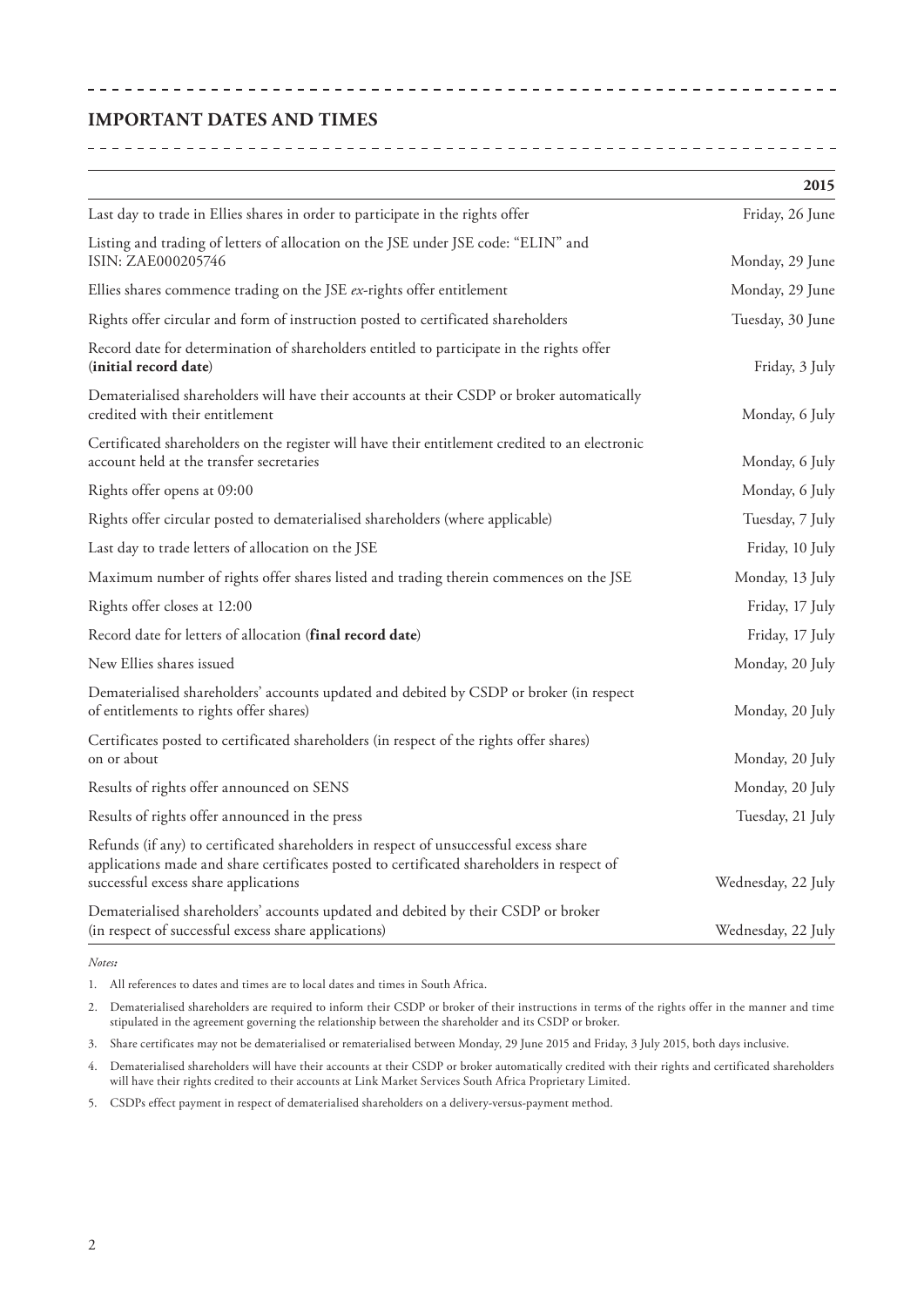## **ACTION REQUIRED BY SHAREHOLDERS**

\_\_\_\_\_\_\_\_\_\_\_\_\_\_\_\_\_\_\_\_\_

The definitions and interpretations commencing on page 4 of this circular apply to this section.

#### 1. **DEMATERIALISED SHAREHOLDERS**

If you hold Ellies shares in dematerialised form (including where you have elected own-name registration) you will not receive a printed form of instruction.

\_\_\_\_\_\_\_\_\_\_\_\_\_\_\_\_\_\_\_\_\_\_\_\_\_\_\_\_\_\_\_\_\_\_

Your CSDP or broker will contact you to ascertain:

- whether you wish to follow all or some of your rights in terms of the rights offer and in respect of how many rights offer shares;
- whether you wish your CSDP or broker to endeavour to procure the sale of your rights on the JSE on your behalf and if so, in respect of how many rights;
- whether you wish to renounce your rights and if so, how many rights you wish to renounce and the details of the renouncee; or
- whether you wish for your rights in respect of the rights offer to lapse.

Your CSDP or broker will credit your account with the number of rights to which you are entitled in terms of the rights offer.

If you do not hear from your CSDP or broker, you should contact them and furnish them with your instructions. If your CSDP or broker does not obtain instructions from you, they are obliged to act in terms of the custody agreement entered into between you and them.

#### 2. **CERTIFICATED SHAREHOLDERS**

A form of instruction is enclosed for use by certificated shareholders only. The rights in respect of such form are negotiable and can be sold on the JSE.

If you hold your Ellies shares in certificated form and you wish to subscribe for some or all of the rights offer shares allocated to you, you must complete the form of instruction enclosed herewith in accordance with the instructions contained therein and lodge it, together with payment for the amount due in respect thereof, with the transfer secretaries, whose details are set out on the inside front cover of this circular, by no later than 12:00 on Friday, 17 July 2015.

If you do not wish to subscribe for all of the rights offer shares allocated to you, you may sell or renounce your rights or allow them to lapse. In such event, you must complete the relevant section of the form of instruction and return it to the transfer secretaries to be received by no later than 12:00 on Friday, 10 July 2015, if you wish to sell, and by no later than 12:00 on Friday, 17 July 2015, if you wish to renounce your rights.

If you intend to allow your rights to lapse, you need not take any action.

#### 3. **IF YOU HAVE DISPOSED OF YOUR SHARES**

If you have disposed of your Ellies shares, please forward this circular and the form of instruction to the purchaser of such shares or to the stockbroker or agent through whom the disposal was effected except that this circular and the form of instruction should not be forwarded or transmitted by you to any person in any territory other than South Africa unless the rights offer can lawfully be made to such person in such territory.

#### **Note:**

**If you are in any doubt as to the action you should take, please consult your CSDP, stockbroker, banker, legal advisor, accountant or other professional advisor immediately.**

**Ellies does not accept responsibility and will not be held liable for any failure on the part of the CSDP or broker of a dematerialised shareholder to notify such shareholder of the rights offer.**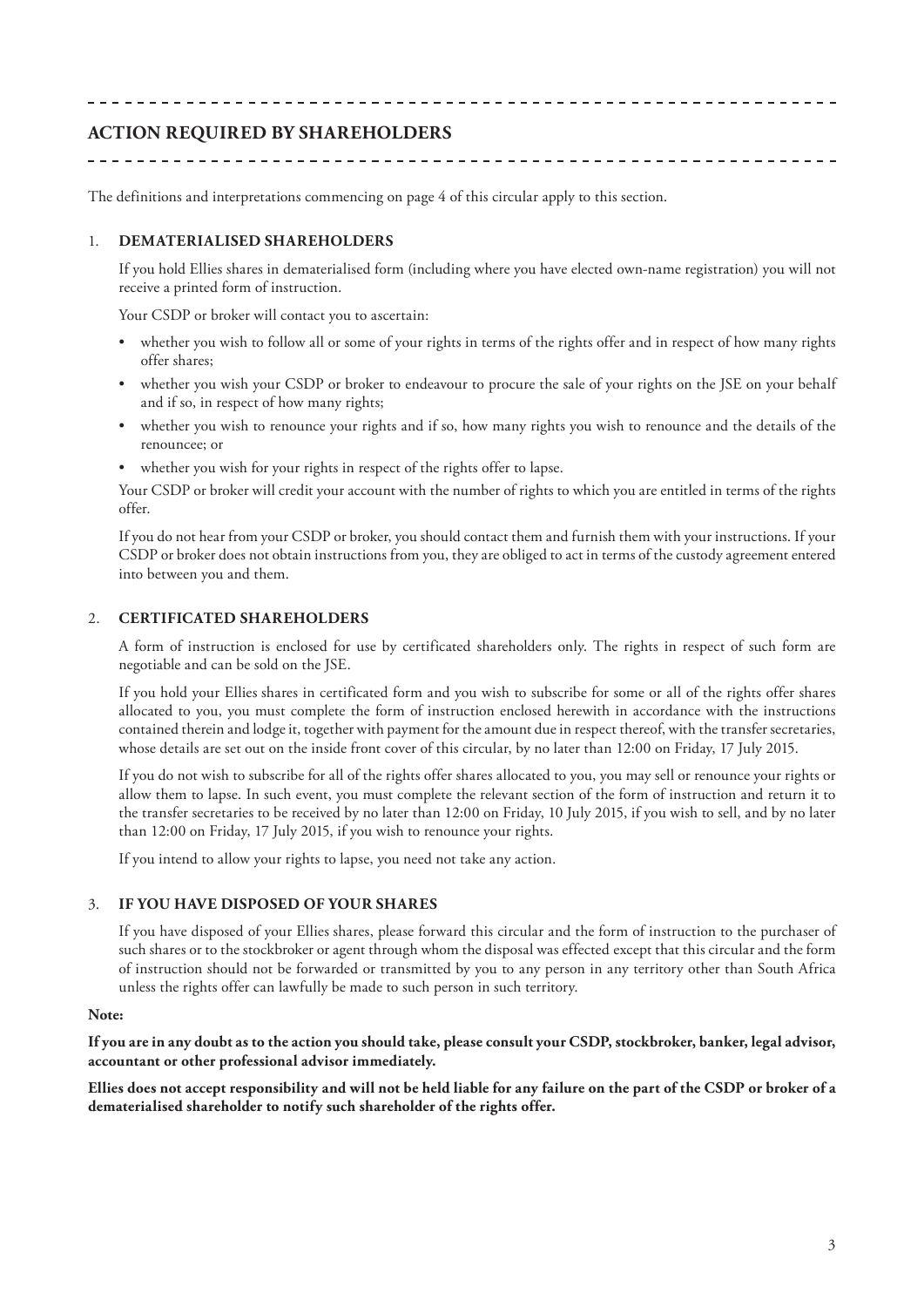### **DEFINITIONS AND INTERPRETATIONS**

In this circular and the annexures hereto, unless a contrary intention is indicated, an expression which denotes a gender includes the other genders, a natural person includes a juristic person and *vice versa*, the singular includes the plural and *vice versa*, and the expressions set out in the first column bear the meanings assigned to them in the second column:

| "business day"                                       | any day other than a Saturday, Sunday or official public holiday in ;                                                                                                                                                                                                                                                                                                                                       |  |  |
|------------------------------------------------------|-------------------------------------------------------------------------------------------------------------------------------------------------------------------------------------------------------------------------------------------------------------------------------------------------------------------------------------------------------------------------------------------------------------|--|--|
| "certificated shares"                                | Ellies shares which are evidenced by physical documents of title which have not yet been<br>surrendered for dematerialisation in terms of Strate;                                                                                                                                                                                                                                                           |  |  |
| "certificated shareholders"                          | holders of certificated shares;                                                                                                                                                                                                                                                                                                                                                                             |  |  |
| "the/this circular"                                  | all documents and annexures bound herein, dated Tuesday, 30 June 2015;                                                                                                                                                                                                                                                                                                                                      |  |  |
| "common monetary area"                               | collectively, South Africa, the Republic of Namibia and the Kingdoms of Lesotho and<br>Swaziland;                                                                                                                                                                                                                                                                                                           |  |  |
| "Companies Act"                                      | the Companies Act (Act 71 of 2008), as amended and the Companies Regulations,<br>2011, published in terms of the Companies Act;                                                                                                                                                                                                                                                                             |  |  |
| "CSDP"                                               | a Central Securities Depository Participant, defined as a participant in section 1 of the<br>Financial Markets Act (Act 19 of 2012), appointed by a shareholder for purposes of, and<br>in regard to, dematerialisation and to hold and administer securities or an interest in<br>securities on behalf of a shareholder;                                                                                   |  |  |
| "dematerialisation"                                  | the process whereby certificated shares are converted to an electronic form as<br>uncertificated shares and recorded in the sub-register of shares maintained by a CSDP;                                                                                                                                                                                                                                    |  |  |
| "dematerialised shares"                              | Ellies shares which have been incorporated into the Strate system, title to which is no<br>longer represented by physical documents of title;                                                                                                                                                                                                                                                               |  |  |
| "dematerialised shareholders"                        | holders of dematerialised shares;                                                                                                                                                                                                                                                                                                                                                                           |  |  |
| "directors" or "the board"                           | the board of directors of Ellies as set out on page 7;                                                                                                                                                                                                                                                                                                                                                      |  |  |
| "documents of title"                                 | share certificates and/or certified transfer deeds and/or balance receipts or any other<br>documents of title in respect of Ellies shares;                                                                                                                                                                                                                                                                  |  |  |
| "EFT"                                                | electronic funds transfer;                                                                                                                                                                                                                                                                                                                                                                                  |  |  |
| "Ellies" or "the company"                            | Ellies Holdings Limited (Registration number 2007/007084/06), a public company<br>duly incorporated in accordance with the laws of South Africa and listed on the main<br>board of the JSE;                                                                                                                                                                                                                 |  |  |
| "Ellies consumer division" or<br>"consumer division" | the consumer business division of Ellies Opco which is involved in the manufacturing,<br>sale and distribution of electronic products related to television reception, including<br>satellite and terrestrial aerial ranges as well as lighting and electrical products to retailers<br>and small businesses throughout South Africa, known as Ellies but excludes the<br>Megatron infrastructure division; |  |  |
| "Ellies Electronics"                                 | Ellies Electronics Proprietary Limited (formerly Megatron Federal Proprietary Limited)<br>(Registration number 2007/010759/07), a private company duly incorporated in<br>accordance with the laws of South Africa, a wholly-owned subsidiary of Ellies Electronics<br>Holdings;                                                                                                                            |  |  |
| "Ellies Electronics Holdings"                        | Ellies Electronics Holdings Proprietary Limited (formerly Nunopro Proprietary<br>Limited) (Registration number 2014/146927/07), a private company duly incorporated<br>in accordance with the laws of South Africa, a wholly-owned subsidiary of the company;                                                                                                                                               |  |  |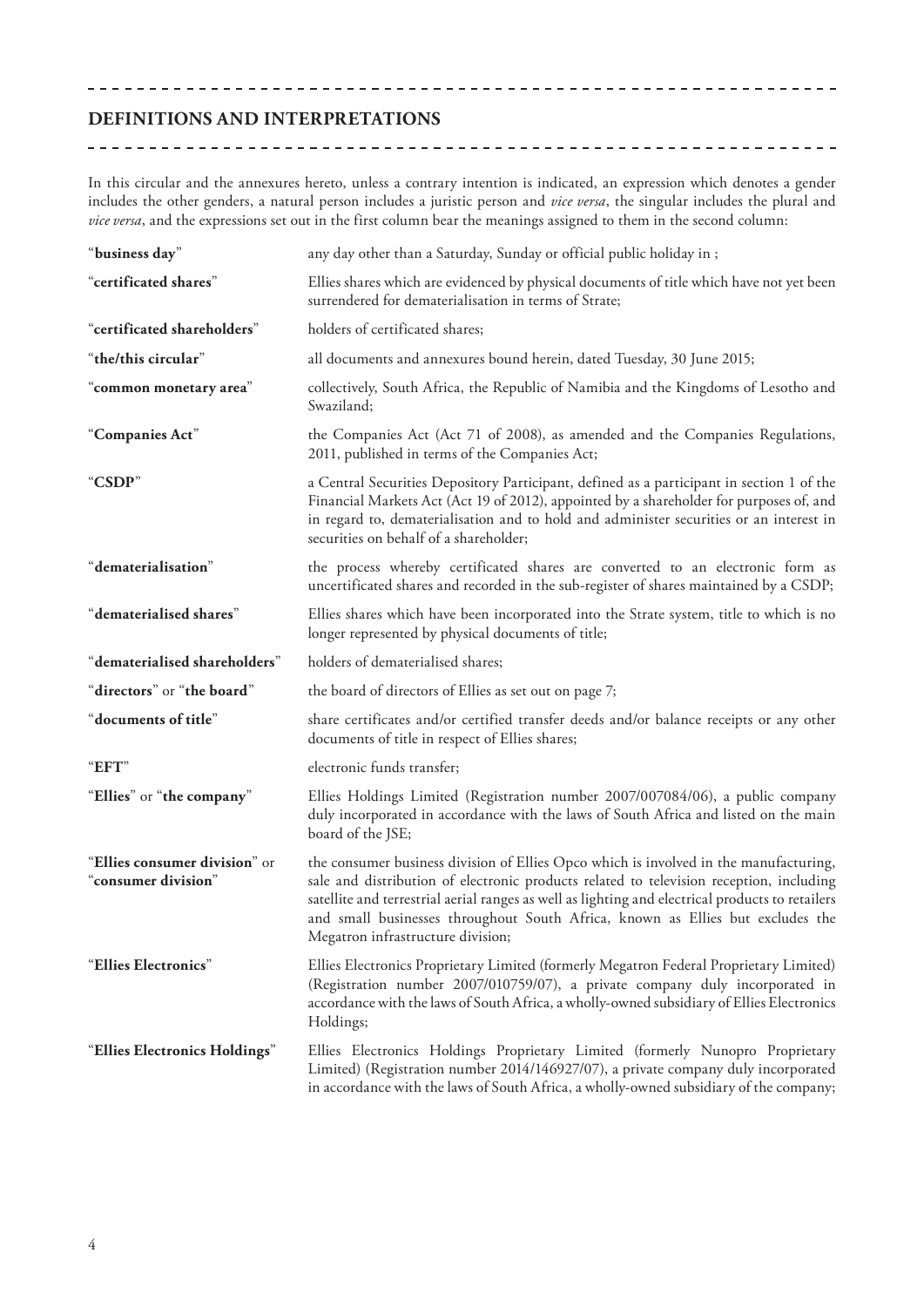| "Ellies Opco"                     | Ellies Proprietary Limited (Registration number 2007/011513/07), a private company<br>incorporated in accordance with the laws of South Africa and a wholly-owned subsidiary<br>of the company. The name of this company will be changed from Ellies Proprietary<br>Limited to Megatron SA Proprietary Limited in due course;                                                                                                                |  |
|-----------------------------------|----------------------------------------------------------------------------------------------------------------------------------------------------------------------------------------------------------------------------------------------------------------------------------------------------------------------------------------------------------------------------------------------------------------------------------------------|--|
| "Ellies Propco"                   | Ellies Properties Proprietary Limited (Registration number 2006/010156/07), a private<br>company incorporated in accordance with the laws of South Africa and a wholly-owned<br>subsidiary of the company;                                                                                                                                                                                                                                   |  |
| "Ellies shares"                   | ordinary no par value shares, in the issued share capital of Ellies;                                                                                                                                                                                                                                                                                                                                                                         |  |
| "Ellies shareholders"             | the holders of Ellies shares;                                                                                                                                                                                                                                                                                                                                                                                                                |  |
| "emigrant"                        | an emigrant from South Africa whose address is outside the common monetary area;                                                                                                                                                                                                                                                                                                                                                             |  |
| "Exchange Control<br>Regulations" | the Exchange Control Regulations of South Africa issued under the Currency and<br>Exchanges Act (Act 9 of 1933), as amended;                                                                                                                                                                                                                                                                                                                 |  |
| "final record date"               | the record date for determining the person to whom the rights offer shares will be issued,<br>being Friday, 17 July 2015;                                                                                                                                                                                                                                                                                                                    |  |
| "form of instruction"             | the form of instruction in respect of the letter of allocation reflecting the entitlement of<br>certificated shareholders to subscribe for new Ellies shares in terms of the rights offer<br>and on which certificated shareholders should indicate whether they wish to take up, sell<br>or renounce all or some of their rights, which form is enclosed with this circular;                                                                |  |
| "the group" or "Ellies group"     | Ellies and its subsidiaries;                                                                                                                                                                                                                                                                                                                                                                                                                 |  |
| "initial record date"             | the record date for determination of shareholders entitled to participate in the rights<br>offer, being Friday, 3 July 2015;                                                                                                                                                                                                                                                                                                                 |  |
| "Java Capital"                    | Java Capital Proprietary Limited (Registration number 2012/089864/07) and Java Capital<br>Trustees and Sponsors Proprietary Limited (Registration number 2006/005780/07),<br>private companies duly incorporated in accordance with the laws of South Africa;                                                                                                                                                                                |  |
| "JIBAR"                           | the mid-market rate for deposits in South African Rand for a period of 3 (three) months<br>in the Johannesburg Interbank Acceptance Market as quoted by Standard Bank at<br>approximately 11:00 Johannesburg time on a relevant date, such rate to be approved,<br>prima facie, by a certificate under the hand of any Divisional Director or Manager of<br>Standard Bank whose appointment and authority it will not be necessary to prove; |  |
| "JSE"                             | the JSE Limited (Registration number 2005/022939/06), a public company duly<br>incorporated in accordance with the laws of South Africa and licensed as an exchange<br>under the Financial Markets Act (Act 19 of 2012);                                                                                                                                                                                                                     |  |
| "last practical date"             | the last practical date prior to finalisation of this circular, being Monday, 8 June 2015;                                                                                                                                                                                                                                                                                                                                                   |  |
| "letters of allocation" or "LAs"  | renounceable nil paid letters of allocation to be issued to Ellies shareholders, in electronic<br>form, conferring the right to subscribe and pay for a <i>pro rata</i> portion of the allotment<br>of new Ellies shares in terms of the rights offer and which are also referred to in this<br>circular in respect of holders of certificated Ellies shares as the form of instruction;                                                     |  |
| "Listings Requirements"           | the Listings Requirements of the JSE, as amended from time to time;                                                                                                                                                                                                                                                                                                                                                                          |  |
| "Mazi"                            | Mazi Capital Proprietary Limited (Registration number 2006/006855/07), a private<br>company duly incorporated in accordance with the laws of South Africa, which operates<br>as an investment manager;                                                                                                                                                                                                                                       |  |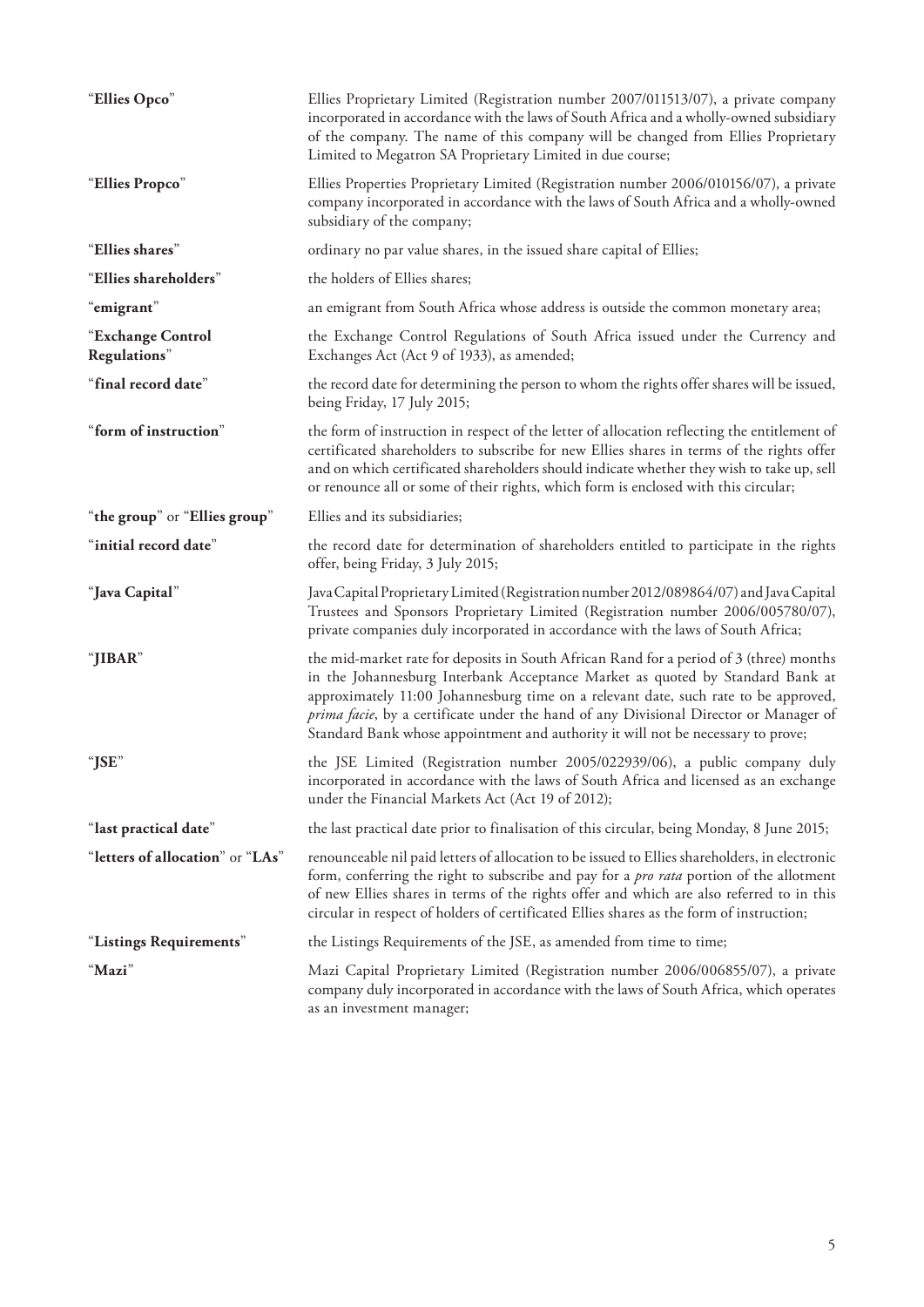| "Megatron infrastructure<br>division" or "infrastructure<br>division" | the infrastructure business division of Ellies Opco which specialises in power generation,<br>transmission and distribution along with associated power management services. This<br>division is also involved in communications infrastructure and renewable power<br>sources for the telecommunications sector as well as water infrastructure, known as the<br>"Megatron Federal" division and includes Ellies Opco's: |  |  |
|-----------------------------------------------------------------------|---------------------------------------------------------------------------------------------------------------------------------------------------------------------------------------------------------------------------------------------------------------------------------------------------------------------------------------------------------------------------------------------------------------------------|--|--|
|                                                                       | 51% shareholding in Megatron Towers Proprietary Limited;                                                                                                                                                                                                                                                                                                                                                                  |  |  |
|                                                                       | 51% shareholding in Megatron Engineering Namibia Proprietary Limited; and<br>$\bullet$                                                                                                                                                                                                                                                                                                                                    |  |  |
|                                                                       | 100% shareholding in Botjheng Water Proprietary Limited,<br>٠                                                                                                                                                                                                                                                                                                                                                             |  |  |
|                                                                       | but which excludes the Ellies consumer division;                                                                                                                                                                                                                                                                                                                                                                          |  |  |
| "non-resident"                                                        | a person not ordinarily resident in South Africa;                                                                                                                                                                                                                                                                                                                                                                         |  |  |
| "Otto"                                                                | Ryan Edward Otto, a director of the company and chief executive officer of the Megatron<br>infrastructure division;                                                                                                                                                                                                                                                                                                       |  |  |
| "prime rate"                                                          | the publicly quoted basic rate of interest, compounded monthly in arrears and calculated<br>on a 365-day year, irrespective of whether the applicable year is a leap year, from time to<br>time published by Standard Bank as being its prime overdraft rate;                                                                                                                                                             |  |  |
| "qualifying shareholder"                                              | the Ellies shareholders as at the initial record date;                                                                                                                                                                                                                                                                                                                                                                    |  |  |
| "Rand" or "R"                                                         | the South African Rand, the lawful currency of South Africa;                                                                                                                                                                                                                                                                                                                                                              |  |  |
| "register"                                                            | the company's share register, including all sub-registers;                                                                                                                                                                                                                                                                                                                                                                |  |  |
| "rights offer"                                                        | the renounceable rights offer by Ellies to Ellies shareholders to subscribe for<br>40.13138 rights offer shares for every 100 Ellies shares held by them on the initial record<br>date at an issue price of 110 cents per share;                                                                                                                                                                                          |  |  |
| "rights offer shares" or<br>"new Ellies shares"                       | approximately 181 818 182 authorised but unissued shares in the share capital of Ellies,<br>to be issued pursuant to the rights offer;                                                                                                                                                                                                                                                                                    |  |  |
| "Salkow"                                                              | Elliot Ralph Salkow, the executive chairman of Ellies;                                                                                                                                                                                                                                                                                                                                                                    |  |  |
| "SENS"                                                                | the Stock Exchange News Service, being the news service operated by the JSE;                                                                                                                                                                                                                                                                                                                                              |  |  |
| "South Africa"                                                        | the Republic of South Africa;                                                                                                                                                                                                                                                                                                                                                                                             |  |  |
| "Standard Bank"                                                       | The Standard Bank of South Africa Limited (Registration number 1962/000738/06),<br>a public company duly incorporated in accordance with the laws of South Africa and<br>licenced to undertake the business of a bank in terms of the Banks Act (Act 94 of 1990);                                                                                                                                                         |  |  |
| "Strate"                                                              | Strate Proprietary Limited (Registration number 1998/022242/07), a private company<br>duly incorporated in accordance with the laws of South Africa, which is a registered<br>central securities depositary and which is responsible for the electronic settlement system<br>on the JSE;                                                                                                                                  |  |  |
| "subscription price"                                                  | the issue price of 110 cents per rights offer share issued pursuant to the rights offer;                                                                                                                                                                                                                                                                                                                                  |  |  |
| "transfer secretaries" or<br>"Link Market Services"                   | Link Market Services South Africa Proprietary Limited (Registration number<br>2000/007239/07), a private company duly incorporated in accordance with the laws of<br>South Africa;                                                                                                                                                                                                                                        |  |  |
| "underwriter"                                                         | Mazi;                                                                                                                                                                                                                                                                                                                                                                                                                     |  |  |
| "underwriting agreement"                                              | the underwriting agreement dated 28 April 2015 entered into between Ellies and Mazi<br>in terms of which, <i>inter alia</i> , Mazi agreed to partially underwrite the rights offer,<br>as detailed in paragraph 7;                                                                                                                                                                                                        |  |  |
| "U.S."                                                                | the United States of America; and                                                                                                                                                                                                                                                                                                                                                                                         |  |  |
| "VAT"                                                                 | value added taxation, in terms of the Value Added Tax Act (Act 89 of 1991), as amended.                                                                                                                                                                                                                                                                                                                                   |  |  |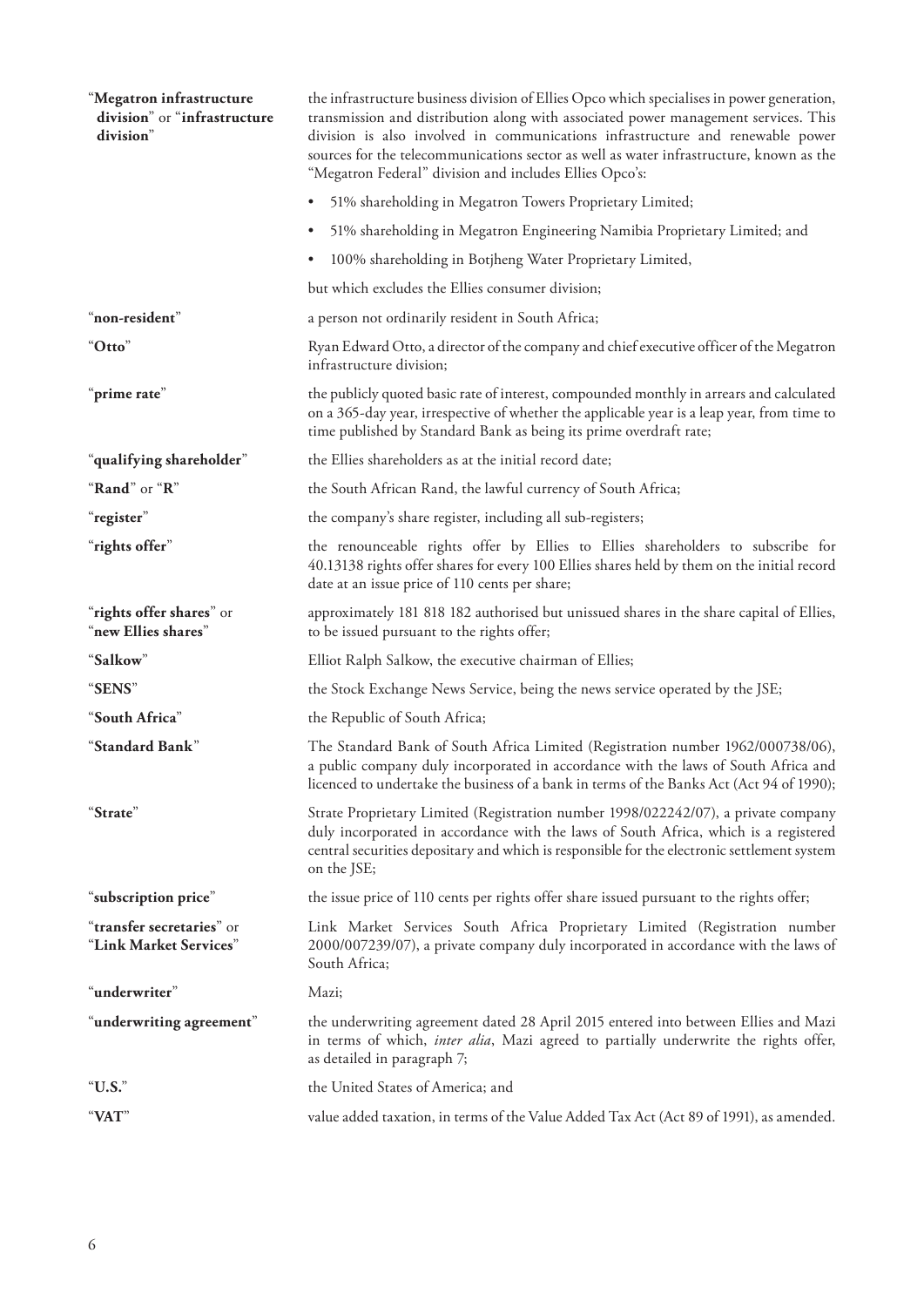

**ELLIES HOLDINGS LIMITED** (Incorporated in the Republic of South Africa) (Registration number: 2007/007084/06) JSE share code: ELI ISIN: ZAE000103081 ("**Ellies**" or the "**company**")

#### **Directors**

- ER Salkow #(*Chairman*) WMG Samson # (*CEO*) IM Lipworth # (*CFO*) RH Berkman # RE Otto# OD Fortuin \* (*Lead*) MR Goodford^ MI Kuscus<sup>^</sup> FS Mkhize\* S Goldberg\* # Executive
- \* Independent non-executive

^ Non-executive

## **CIRCULAR TO ELLIES SHAREHOLDERS**

#### 1. **INTRODUCTION**

As announced on SENS on 4 May 2015, Ellies intends undertaking a partially underwritten rights offer to Ellies shareholders in order to raise approximately R200 million.

The purpose of this circular is to advise Ellies shareholders of the terms and conditions of the rights offer and provide shareholders with instructions on participation in the rights offer.

#### 2. **PURPOSE AND RATIONALE OF THE RIGHTS OFFER**

Ellies intends undertaking a partially underwritten rights offer to Ellies shareholders in order to reduce its gearing, fund working capital and ensure Ellies is adequately positioned for the opportunities mentioned in paragraph 5.2 below.

#### 3. **CORPORATE AND DEBT RESTRUCTURING**

Further to the announcement released on SENS on 4 May 2015 wherein shareholders were advised, *inter alia*, that two new wholly-owned subsidiaries, Ellies Electronics and Ellies Electronics Holdings, have been established, the company has, with retrospective effect from 1 May 2015, transferred the consumer division from Ellies Opco to Ellies Electronics so that the consumer division is held by Ellies Electronics and the infrastructure division remains held on a stand-alone basis by Ellies Opco. In addition, the company's interest in Ellies Propco has also been transferred into Ellies Electronics Holdings. All such sales and transfers are hereinafter referred to as the "**corporate restructuring**".

Pursuant to the corporate restructuring, the consumer division and the infrastructure division are housed in stand-alone subsidiaries and will be funded and operated on a stand-alone basis.

In line with the corporate restructuring, Ellies is in the process of restructuring its debt with Standard Bank (the "**debt restructuring**"). The debt restructuring is being implemented in two phases.

As part of the first phase of the debt restructuring, with effect from 1 May 2015 two bridging finance facilities, namely the Megatron bridge facility and the Ellies consumer bridge facility, were advanced to the Ellies group by Standard Bank in place of Ellies' existing debt facilities with Standard Bank.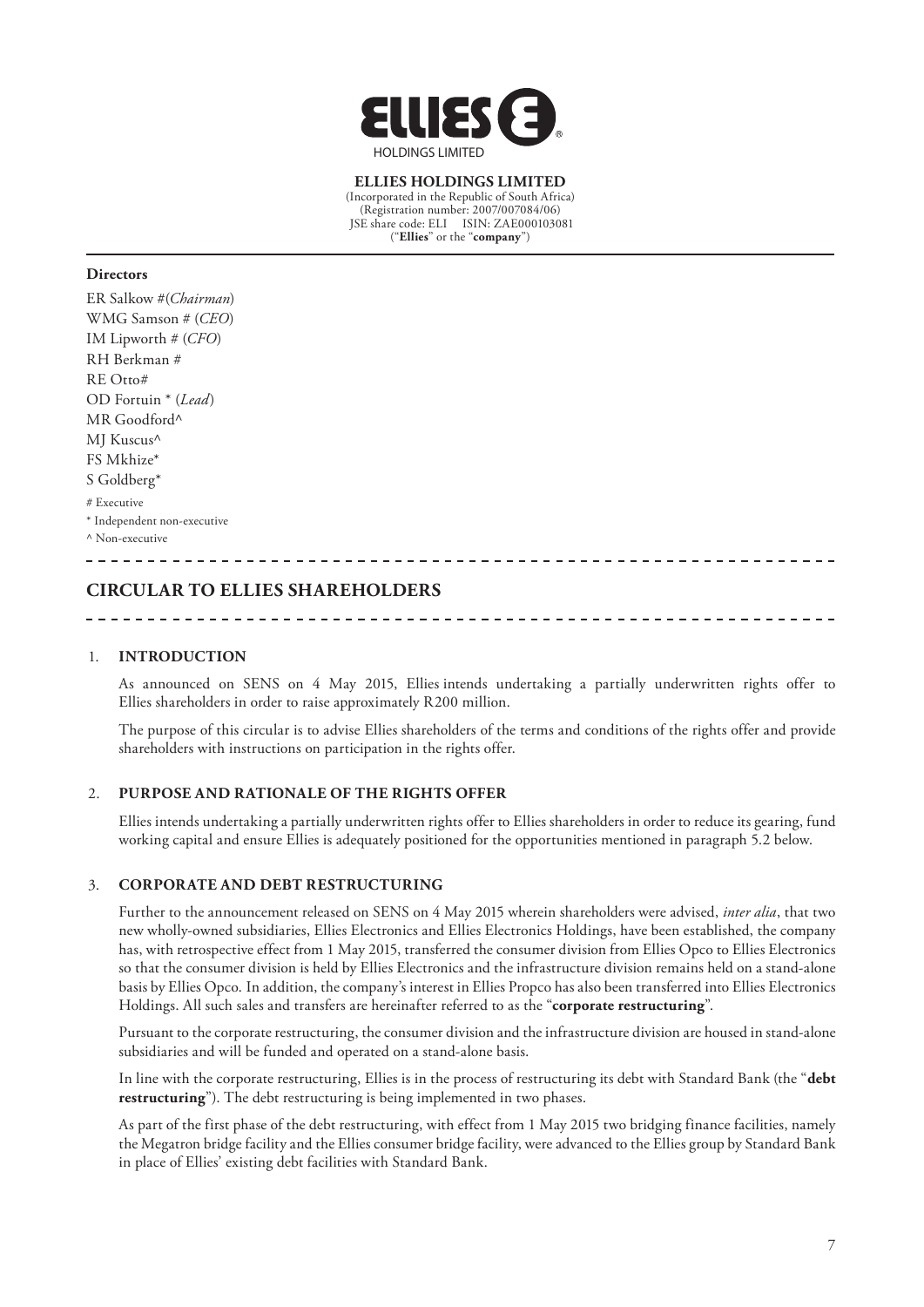The Megatron bridge facility comprises a loan of R95 million advanced by Standard Bank to Ellies Opco which bears interest at the prime rate (the outstanding balance as at 31 May 2015 is R96 million) (the "**Megatron bridge facility**").

The Ellies consumer bridge facility comprises:

- an overdraft facility of up to R200 million advanced by Standard Bank to Ellies Electronics which bears interest at the prime rate (the outstanding balance as at 31 May 2015 is R171.1 million); and
- a loan of R168.5 million advanced by Standard Bank to Ellies Electronics which bears interest at the prime rate (the outstanding balance as at 31 May 2015 is R169.5 million),

(collectively the "**Ellies consumer bridge facility**").

A loan of R40 million advanced by Standard Bank to Ellies Propco which bears interest at the prime rate (the "**Ellies property loan**") remains in place (the outstanding balance as at 31 May 2015 is R30.3 million).

Upon the implementation of the rights offer, R150 million of the proceeds of the rights offer will be used in part settlement of the loans advanced by Standard Bank to Ellies Electronics.

Subsequent to the implementation of the rights offer, the Megatron bridge facility, the Ellies consumer bridge facility and the Ellies property loan will be substituted with the following loan facilities as part of the second phase of the debt restructuring.

The Megatron loan facility will comprise the Megatron bridge facility of R95 million advanced by Standard Bank to Ellies Opco plus any interest accrued thereon from 1 May 2015 to the date the Megatron bridge facility is converted into the Megatron loan facility, subject to the following terms:

- the capital amount shall be repayable in one lump sum at the end of the five-year term of the loan;
- interest shall be payable quarterly in arrears. The company may elect to capitalise interest up to an amount equal to 10% of the capital balance at any time. The total amount outstanding may not exceed R100 million at any time. The facility is not available for redraw to the extent prepaid and accordingly the amount of interest capitalisation will be measured with reference to the reduced outstanding capital balance;
- interest shall be calculated at the rate of JIBAR plus a margin calculated as follows:
	- if the capital balance outstanding exceeds R75 million, the margin shall be 5%;
	- if the capital balance outstanding is between R75 million and R50 million, the margin shall be 4.5%;
	- if the capital balance outstanding is between R50 million and R25 million, the margin shall be 4%; and
	- if the capital balance outstanding is less than R25 million, the margin shall be 3.5%;
- save for the proceeds from the sale of assets relating to the Megatron infrastructure division's South African manufacturing business and a tax refund of approximately R30 million, the proceeds of any sale of assets or tax proceeds of R1 million in aggregate shall be offered to Standard Bank as prepayment of the facility;
- a percentage of the excess free cash flow of the Megatron infrastructure division will be offered to Standard Bank as prepayment of the facility as follows:
	- if the capital balance outstanding is between R100 million and R50 million, 60% of the excess free cash flow will be offered to Standard Bank as prepayment of the facility; and
	- if the capital balance outstanding is less than R50 million, 50% of the excess free cash flow will be offered to Standard Bank as prepayment of the facility.

The Ellies consumer facility will comprise:

- an overdraft facility of up to R200 million advanced by Standard Bank to Ellies Electronics which bears interest at the prime rate;
- a property loan of R45 million, advanced by Standard Bank to Ellies Propco, comprising:
	- a R22.5 million five-year amortising loan facility which bears interest at JIBAR plus a margin;
	- a R22.5 million bullet loan facility, repayable after five years which bears interest at JIBAR plus a margin;
	- the aforesaid margin will be determined by Standard Bank once valuations in respect of the immovable properties owned by Ellies Propco have been completed,

to be used for refinancing certain term facilities of *circa* R30 million and to provide Ellies Electronics funding of *circa* R15 million to refinance its bridge facility to Standard Bank of *circa* R15 million after the implementation of the rights offer.

Pursuant to the corporate restructuring, the short-term credit facilities of Ellies Opco with Blue Strata Trading Proprietary Limited ("**Blue Strata**") have been transferred from Ellies Opco to Ellies Electronics. To this end, Ellies has guaranteed the payments and obligations of Ellies Electronics and Ellies Opco to Blue Strata.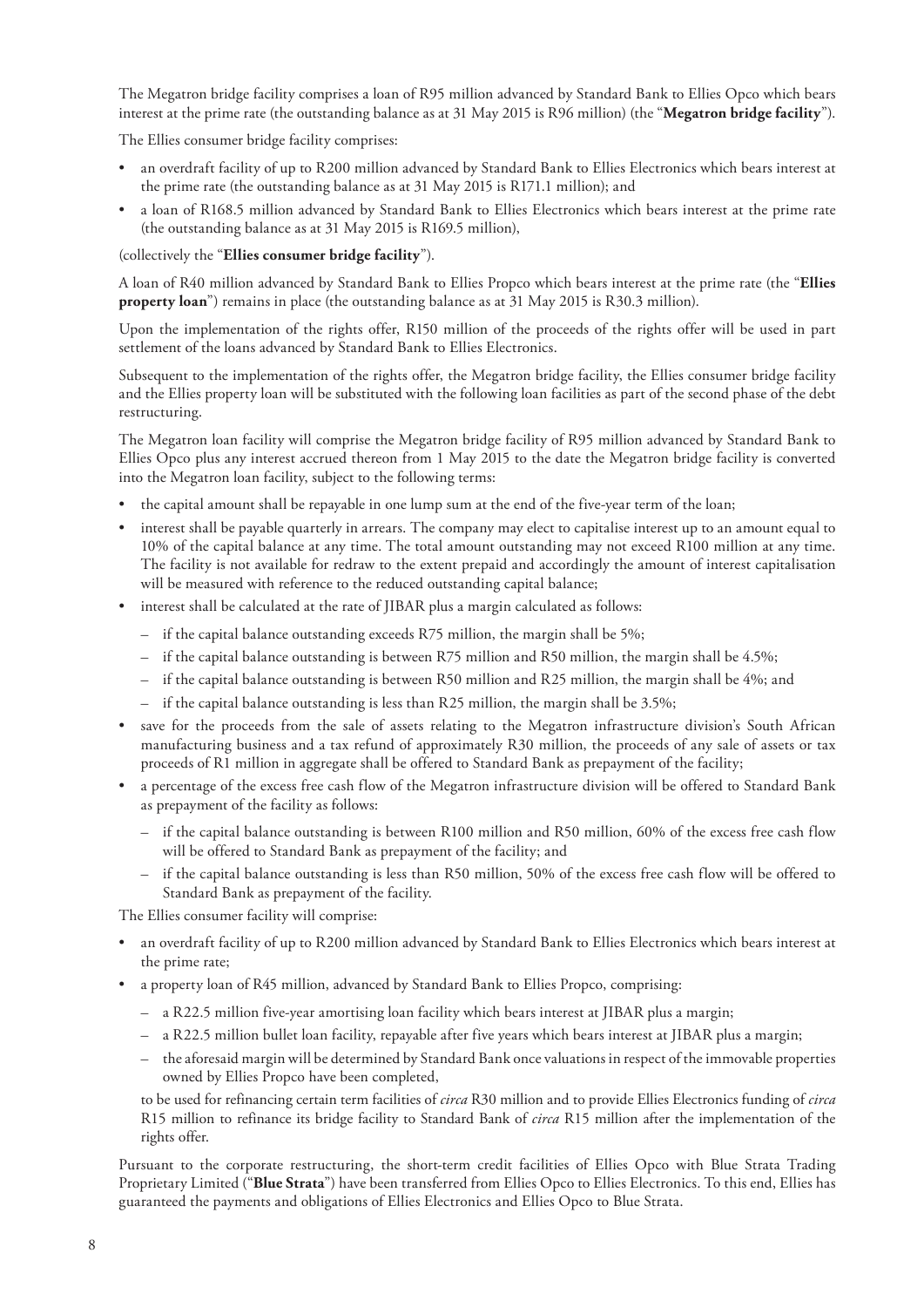#### 4. **USE OF THE PROCEEDS OF THE RIGHTS OFFER**

The rights offer, together with the underwriting commitment from Mazi and irrevocable undertakings, serves as a mechanism to enable the company to raise capital and so reduce the company's interest-bearing liabilities, detailed in paragraph 3 above, to finance the working capital requirements of the Megatron infrastructure division and to finance the costs of the rights offer.

The proceeds of the rights offer will be used and applied as follows:

- R150 million will be used by the company in reduction of the amounts owing by Ellies Electronics to Standard Bank under the Ellies consumer bridge facility set out above; and
- R50 million (net of the costs of the rights offer) will be used by Ellies Opco to finance the working capital requirements of the Megatron infrastructure division.

The effect on Ellies' statement of financial position will be that non-current and current interest bearing liabilities will be reduced by *circa* R150 million. The effect on Ellies' statement of comprehensive income will be that the amount of interest paid will be reduced by approximately R13.8 million and the taxation amount will be increased by approximately R3.8 million.

#### 5. **NATURE OF BUSINESS AND PROSPECTS OF THE COMPANY**

#### 5.1 **Nature of business**

Ellies is a leading South African manufacturer, wholesaler, importer and distributor in diversified sectors servicing the local and African markets. The business comprises two main segments, namely infrastructure and consumer goods and services. The infrastructure division specialises in power generation, transmission and distribution along with associated power management services. The consumer division is involved in the manufacturing, sale and distribution of various electronic products related to television reception, including satellite and terrestrial ranges as well as lighting and electrical products to retailers and small businesses throughout South Africa.

#### 5.2 **Prospects**

#### 5.2.1 *The consumer division*

Whilst trading conditions for the consumer division remain difficult, the division continues to maintain its market share in most of its product categories.

Ellies' commercial lighting offering continues to gain momentum, allowing the consumer division to grow a significant reference base. Ellies continues to educate and train its installer base on new technologies, from satellite installation to Wi-Fi and 3G networks. With this training the consumer division can expand its core installation competencies into new products that see the convergence of television and internet.

The Digital Terrestrial Television ("**DTT**") migration has made significant progress. The Universal Service and Access Agency of South Africa ("**USAASA**") had issued tender documents for the manufacture and supply of decoders, antennas and satellite dishes. Ellies has since been approved by USAASA as a manufacturer and supplier of both antennas and satellite dishes, pursuant to the DTT migration. These manufactured antennas and satellite dishes are required to adhere to a minimum of a 90% local content. Once a tender order is given from USAASA, the quantity and timing of manufacture and supply will be known. In addition, the Ellies DTT antenna has been approved by MultiChoice for distribution into South Africa and Africa. Insofar as the consumer division has already invested in equipment to manufacture the DTT antennas and satellite dishes, it is well geared towards rolling this project out successfully.

With the return to South Africa of national load shedding, the consumer division has seen a significant increase in its sale of inverters, inverter trolleys and small generators. These products are predominantly sold to home-owners through retail stores. The consumer division manufactures its inverter trolleys locally for South African conditions. The demand for these projects has well exceeded its supply and Ellies is in the process of increasing orders to meet this demand.

#### 5.2.2 *The infrastructure division*

The infrastructure division has scaled down its South African operations significantly during the current financial period to focus on higher margin African operations. Management does not expect the losses incurred by these discontinued operations to be repeated.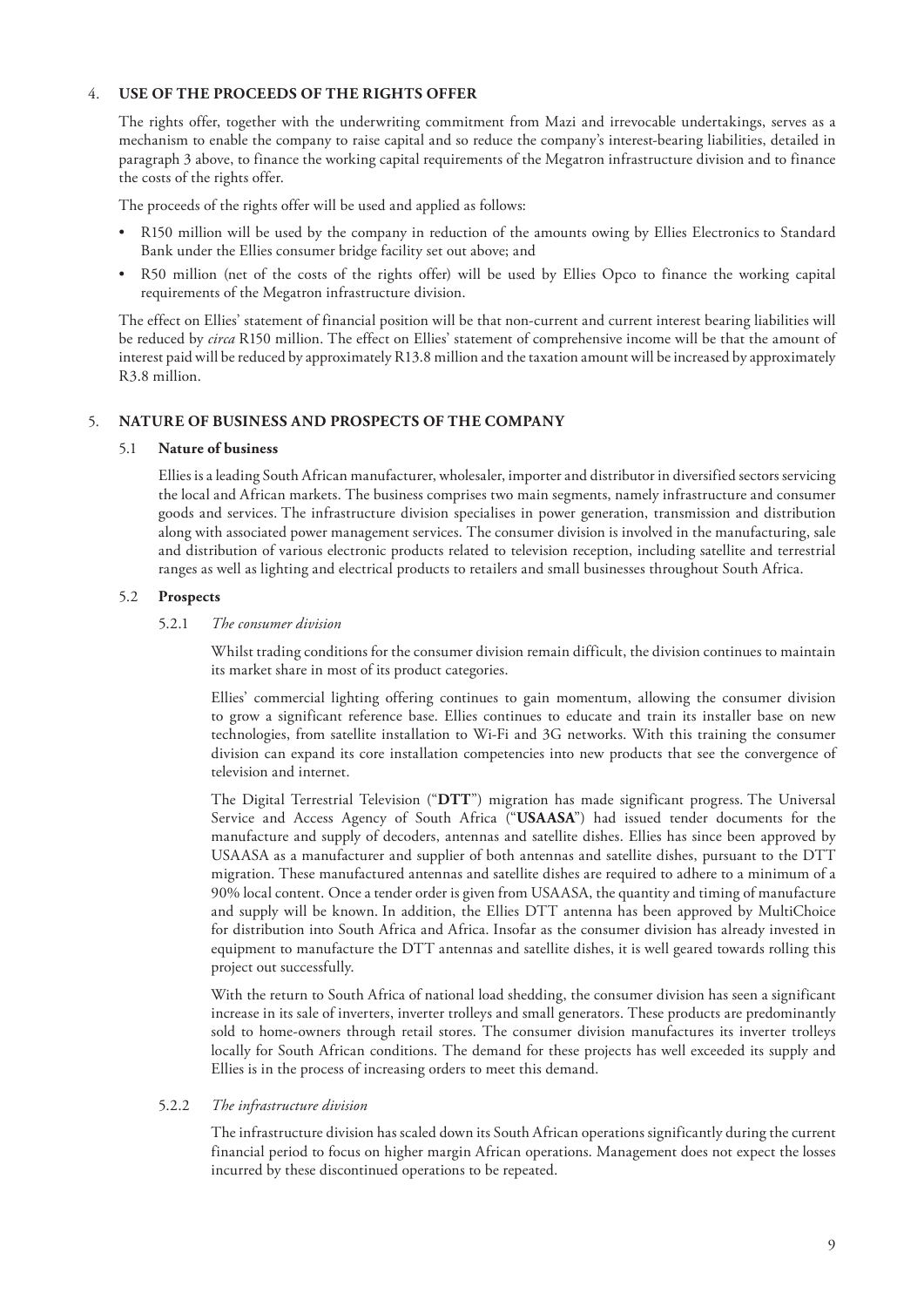The current trading year did not do any justice to the current pipeline, with significant losses incurred due to extension of time related costs as a result of the company's liquidity challenges.

Management does not expect these project delays caused by external factors to recur in the next financial year and will aim to recoup the additional expenses the infrastructure division has incurred.

A key market for the infrastructure division remains the Democratic Republic of Congo, with projects in generation, transmission and distribution, as well as the completion of the energy efficiency project currently under way. Both Nigeria and Ivory Coast are expected to be significant revenue contributors in the next financial year.

The infrastructure division expects an improved funding position to facilitate a return to normal trading conditions.

#### 6. **TERMS OF THE RIGHTS OFFER**

- 6.1 In terms of the rights offer:
	- 6.1.1 qualifying shareholders will collectively be entitled to subscribe for approximately 181 818 182 new Ellies shares;
	- 6.1.2 each qualifying shareholder will be entitled to subscribe for 40.13138 rights offer shares for every 100 shares held by them on the initial record date; and
	- 6.1.3 the subscription price will be 110 cents per rights offer share.
- 6.2 The rights offer will open at 09:00 on Monday, 6 July 2015 and close at 12:00 on Friday, 17 July 2015. Letters of allocation in respect of approximately 181 818 182 new Ellies shares will be listed from the commencement of business on Monday, 29 June 2015 to close of business on Friday, 10 July 2015, both days inclusive.
- 6.3 The number of new Ellies shares to which each qualifying shareholder who holds Ellies shares in certificated form will be entitled to subscribe pursuant to the rights offer is set out in the form of instruction enclosed with this circular. Qualifying shareholders who hold Ellies shares in dematerialised form will not receive a form of instruction. However, the CSDP or broker accounts of qualifying shareholders who hold Ellies shares in dematerialised form will automatically be credited with their entitlement to subscribe for new Ellies shares pursuant to the rights offer.

#### 7. **IRREVOCABLE UNDERTAKINGS, UNDERWRITING AND MINIMUM SUBSCRIPTION**

7.1 As at the last practical date, the following Ellies shareholders have irrevocably undertaken to follow their rights in terms of the rights offer as set out below:

|                     | Number<br>of rights | Value<br>of rights      | Percentage<br>of total |
|---------------------|---------------------|-------------------------|------------------------|
| Name of shareholder | taken up            | taken up                | rights offer           |
| Mazi                | 36 234 520          | R <sub>39</sub> 857 971 | 19.93                  |
| Salkow              | 27 272 723          | R <sub>30</sub> 000 000 | 15.00                  |
| Otto                | 9 372 029           | R <sub>10</sub> 309 231 | 5.15                   |
| <b>Total</b>        | 72 879 272          | R80 167 202             | 40.08                  |

The Ellies shareholders who have irrevocably undertaken to follow their rights will not be paid any fee or commission for doing so.

- 7.2 In addition, Mazi has agreed to partially underwrite the issue of the rights offer shares, up to a maximum aggregate subscription price of R105 million, in consideration for an underwriting fee of R3.15 million (an amount equal to 3% of Mazi's underwriting commitment on the rights offer shares).
- 7.3 The effect of the irrevocable undertakings and underwriting commitment referred to in paragraphs 7.1 and 7.2 above is that the rights offer is partially underwritten to the value of approximately R185 million. The rights offer is however not conditional on a minimum subscription.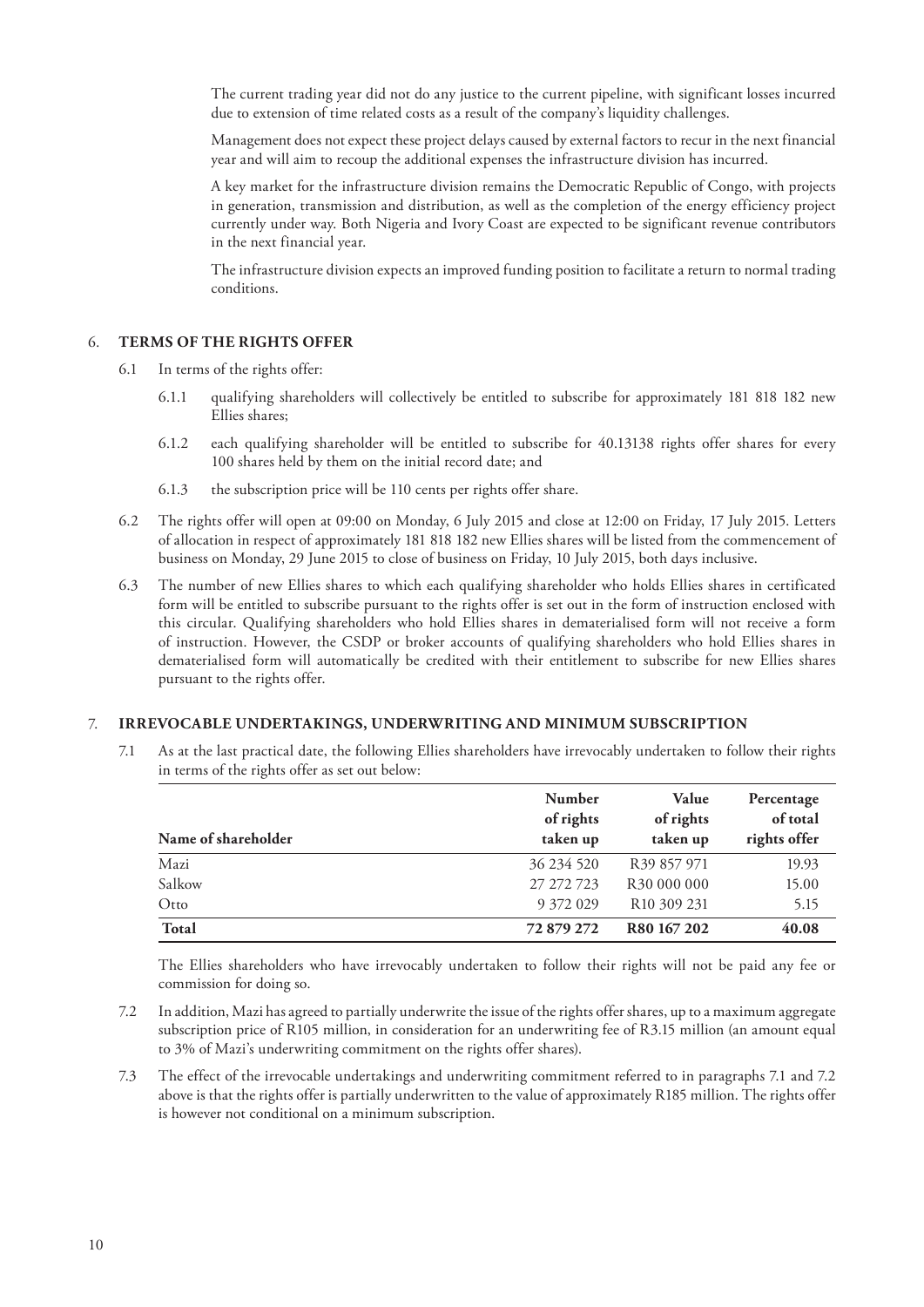- 7.4 The underwriting commission paid on the rights offer shares is consistent with the previous underwriting commissions paid by Ellies in respect of the rights offers undertaken by Ellies in April 2010 and January 2015.
- 7.5 The directors have made due and careful enquiry to confirm that each of Salkow, Otto and Mazi can meet their commitments as set out in paragraphs 7.1 and 7.2 above in terms of the rights offer.

#### 8. **EXCESS SHARES APPLICATION**

- 8.1 Ellies shareholders will have the right to apply for any excess rights offer shares not taken up by other shareholders subject to such rights being transferable upon renunciation of the letters of allocation, and any such excess shares will be attributed equitably, taking cognisance of the number of shares and rights held by the shareholder just prior to such allocation, including those taken up as a result of the rights offer, and the number of excess rights offer shares applied for by such shareholder.
- 8.2 If you are a certificated shareholder and you wish to apply for excess rights offer shares you must complete the enclosed form of instruction in accordance with the instructions contained therein. If you are a dematerialised shareholder and you wish to apply for excess rights offer shares you must instruct your CSDP or broker as to the number of excess rights offer shares for which you wish to apply.

#### 9. **ENTITLEMENT**

- 9.1 Ellies shareholders will receive the right to subscribe for 40.13138 new Ellies shares for every 100 shares held on the initial record date (being Friday, 3 July 2015).
- 9.2 Ellies shareholders who hold less than 100 Ellies shares or who do not hold a multiple of 100 Ellies shares, will be entitled, in respect of such holdings, to participate in the rights offer in accordance with **Annexure 2.**
- 9.3 The allocation of rights offer shares will be such that shareholders will not be allocated a fraction of a rights offer share and as such any entitlement to receive a fraction of a rights offer share which:
	- 9.3.1 is less than one-half of a rights offer share, will be rounded down to the nearest whole number; and
	- 9.3.2 is equal to or greater than one-half of a rights offer share but less than a whole rights offer share, will be rounded up to the nearest whole number.
- 9.4 Certificated shareholders will have their rights credited to a nominee account in electronic form, which will be administered by the transfer secretaries on their behalf. The enclosed form of instruction reflects the number of shares for which the certificated shareholder is entitled to subscribe. The procedure to be followed by certificated shareholders for the acceptance, sale or renunciation of their rights is reflected on the form of instruction.
- 9.5 Dematerialised shareholders will have their rights to subscribe for rights offer shares credited in electronic form to their account held by their appointed CSDP or broker. The CSDP or broker will advise dematerialised shareholders of the procedure to be followed and the timing for the acceptance, sale, renunciation or lapsing of such rights.
- 9.6 The letters of allocation to which the form of instruction relate are negotiable and can be traded on the JSE.

#### 10. **STATEMENT AS TO LISTING ON STOCK EXCHANGE**

The JSE has granted listings for the letters of allocation and the rights offer shares as follows:

- 10.1 letters of allocation in respect of approximately of 181 818 182 new Ellies shares will be listed from the commencement of business on Monday, 29 June 2015 to close of business on Friday, 10 July 2015, both days inclusive, under the JSE code: ELIN and ISIN: ZAE000205746; and
- 10.2 approximately 181 818 182 new Ellies shares will be listed with effect from the commencement of business on Monday, 13 July 2015.

#### 11. **SOUTH AFRICAN LAW**

All transactions arising from the provisions of this circular and the form of instruction shall be governed by and be subject to the laws of South Africa.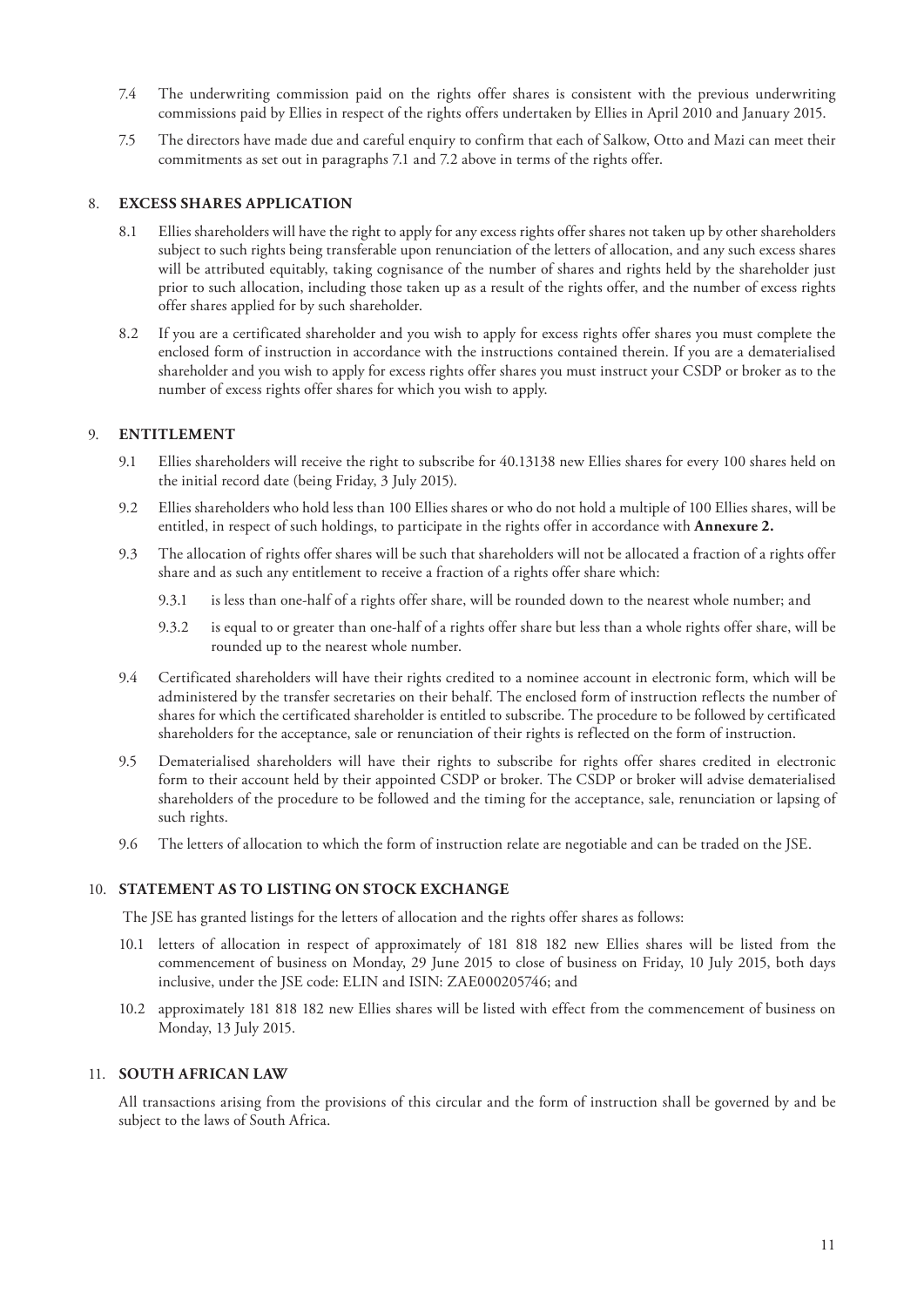#### 12.  **PROCEDURE FOR ACCEPTANCE, RENUNCIATION AND SALE OF RIGHTS**

#### 12.1 **Certificated shares**

#### 12.1.1 *Acceptance*

Full details of the procedure for acceptance of the rights offer by certificated shareholders are contained in the form of instruction enclosed with this circular. It should be noted that:

- acceptances are irrevocable and may not be withdrawn;
- acceptances may be made only by means of the enclosed form of instruction;
- any instruction to sell or renounce all or part of the rights may only be made by means of the form of instruction;
- the properly completed form of instruction together with a cheque, proof of EFT payment or banker's draft (in the case of foreign shareholders) in Rand in payment of the subscription price payable for the relevant new Ellies shares must be received by Link Market Services by no later than 12:00 on Friday, 17 July 2015. All acceptances of the rights offer sent by post by the beneficial holders will be accepted provided the envelope is received by no later than 12:00 on Friday, 17 July 2015;
- the form of instruction to take up the rights in question will be regarded as complete only when the cheque, proof of EFT payment or banker's draft (in the case of foreign shareholders) has been cleared for payment;
- such payment will constitute an irrevocable acceptance of the rights offer upon the terms and conditions set out in this circular and in the form of instruction once the cheque, EFT or banker's draft has been cleared for payment;
- the transfer secretaries should be contacted on +27 (11) 713 0800 during business hours from 08:00 to 16:30 in order to obtain the necessary banking details; and
- if any form of instruction is not received as set out above, the rights offer will be deemed to have been declined and the right to subscribe for the rights offer shares in terms of the form of instruction will lapse regardless of who holds it.

#### 12.1.2 *Renunciation or sale of rights*

Ellies has issued all letters of allocation in dematerialised form and the electronic record for certificated shares is being maintained by Link Market Services. This has made it possible for certificated shareholders to enjoy the same rights and opportunities as dematerialised shareholders.

Certificated shareholders not wishing to subscribe for all or some of the new Ellies shares allocated to them as reflected in the form of instruction, may sell or renounce all or some of their rights or allow them to lapse.

Certificated shareholders who wish to sell all or some of the new Ellies shares allocated to them as reflected in the form of instruction, must complete the relevant section of the form of instruction and return it to the transfer secretaries in accordance with the instructions contained therein, to be received by no later than 12:00 on Friday, 10 July 2015.

Link Market Services will endeavour to procure the sale of the rights on the JSE on behalf of such certificated shareholders and will remit the proceeds in accordance with the payment instructions reflected in the form of instruction, net of brokerage charges and associated expenses. Neither the transfer secretaries nor the company nor any broker appointed by it will have any obligation or be responsible for any loss or damage whatsoever in relation to or arising out of the timing of such sales, the price obtained or any failure to sell such rights. References in this paragraph to a certificated shareholder include references to the person or persons executing the form of instruction and any person or persons on whose behalf such person or persons executing the form of instruction is/are acting. In the event of more than one person executing the form of instruction, the provisions of this paragraph shall apply to them, jointly and severally.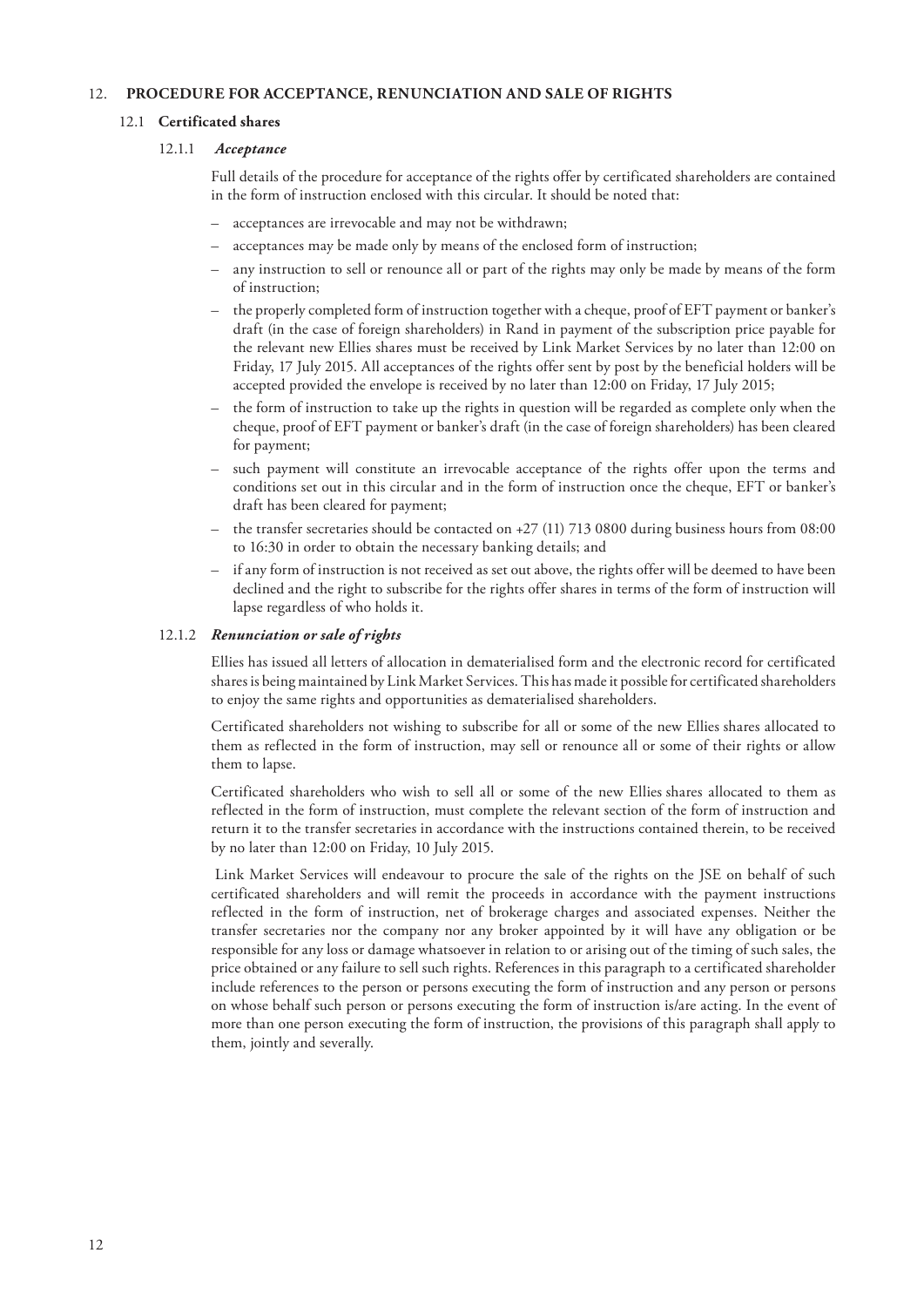Certificated shareholders who do not wish to sell all or some of the rights to the new Ellies shares allocated to them as reflected in the form of instruction, and who do not wish to subscribe for new Ellies shares offered in terms of the form of instruction, but who wish to renounce their rights, must complete the relevant section of the form of instruction and return it to the transfer secretaries in accordance with the instructions contained therein to be received by no later than 12:00 on Friday, 17 July 2015.

Certificated shareholders who wish to subscribe for only a portion of the new Ellies shares allocated to them must indicate the number of new Ellies shares for which they wish to subscribe on the form of instruction.

If by 12:00 on Friday, 17 July 2015, certificated shareholders do nothing in response to this rights offer, their rights will lapse.

#### 12.1.3 *Payment*

The amount due on acceptance of the rights offer is payable in Rand.

#### 12.1.4 *Payment terms*

A cheque drawn on a South African bank or banker's draft drawn on a registered bank (each of which should be crossed and marked "not transferable" and, in the case of a cheque, with the words "or bearer" deleted) in favour of "**Ellies – Rights offer**" in respect of the amount due, or proof of EFT payment together with a duly completed form of instruction, must be lodged by certificated shareholders and/ or their renouncees by no later than 12:00 on Friday, 17 July 2015 in accordance with the instructions contained in the form of instruction and clearly marked "**Ellies – Rights offer**":

by hand to:

Link Market Services South Africa Proprietary Limited, 13th Floor Rennie House, 19 Ameshoff Street, Braamfontein, 2001,

or sent by post, at the risk of the shareholder concerned to:

Link Market Services South Africa Proprietary Limited, PO Box 4844, Johannesburg, 2000.

The transfer secretaries should be contacted on +27 (11) 713 0800 during business hours from 08:00 to 16:30 in order to obtain the necessary banking details for the purposes of making EFT payments.

The above is in respect of the subscription for rights offer shares only.

All cheques or bankers' drafts received (in the case of foreign shareholders) by the transfer secretaries will be deposited immediately for payment. In the event that any cheque or banker's draft (in the case of foreign shareholders) is dishonoured, Ellies, in its sole discretion, may treat the relevant acceptance as void or may tender delivery of the relevant new Ellies shares to which it relates against payment in cash of the subscription price for such new Ellies shares. Money received in respect of an application which is rejected or otherwise treated as void by Ellies, or which is otherwise not validly received in accordance with the terms stipulated in this paragraph, will be refunded (without interest) by way of an EFT in Rand to the applicant concerned, on or about Wednesday, 22 July 2015. If Ellies is not able to effect the refund by EFT for any reason whatsoever, then the relevant refund will be held by Ellies until collected by the applicant. No interest in respect of such refund will be paid by Ellies.

#### 12.1.5 *Ellies share certificates*

Certificates in respect of new Ellies shares will be posted by registered post by the transfer secretaries, at the risk of the certificated shareholders concerned, on or about Monday, 20 July 2015. As Ellies uses the "certified transfer deeds and other temporary documents of title" procedure approved by the JSE, only "block" certificates will be issued in respect of new Ellies shares.

Certificated shareholders receiving new Ellies shares in certificated format must note that such shares cannot trade on the JSE until they have been dematerialised. This could take between one and 10 days.

#### 12.1.6 *Transaction costs*

Certificated shareholders wishing to sell all or some of their rights will be liable to pay a cost of R131.10 (all inclusive) for trades of less than R40 000 and R131.10 (all inclusive) plus 0.25% of the value of trades for amounts equal to or greater than R40 000.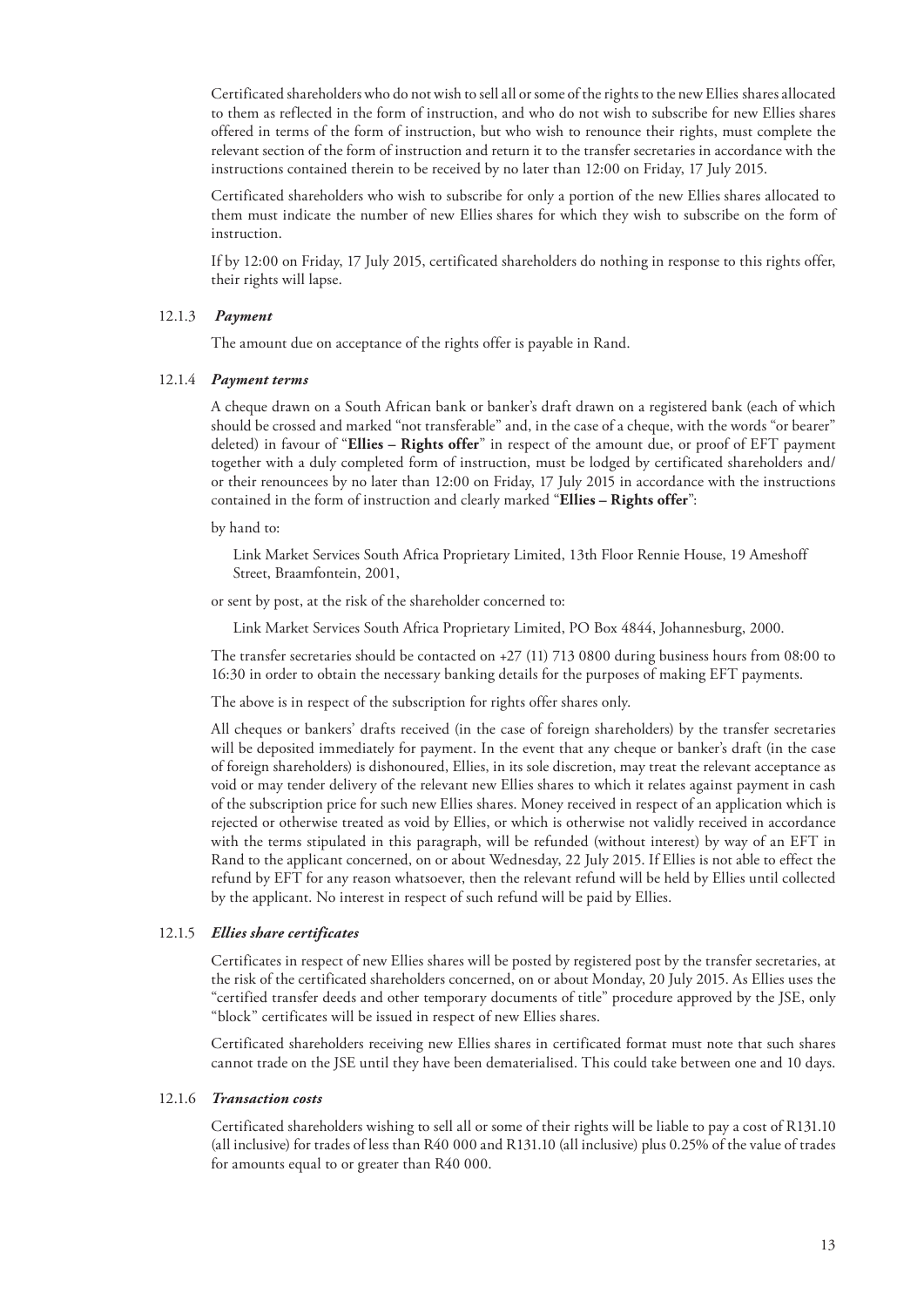#### 12.2 **Dematerialised shares**

#### 12.2.1 *Acceptance, renunciation or sale of rights*

The CSDP or broker appointed by dematerialised shareholders is obliged to contact such shareholders to ascertain:

- whether such dematerialised shareholders wish to follow their rights in terms of the rights offer or renounce their rights and in respect of how many new Ellies shares; or
- if such dematerialised shareholders do not wish to follow all or any of their rights, whether they wish to sell their rights and how many of their rights they wish to sell.

If you are not contacted by your CSDP or broker, you should contact your CSDP or broker and furnish them with your instruction. Should a CSDP or broker not obtain instructions from a dematerialised shareholder, they are obliged to act in terms of the mandate granted to them by such dematerialised shareholder, or if the mandate is silent in this regard, they are obliged not to accept the rights on behalf of such shareholder.

#### 12.2.2 *Payment*

Your CSDP or broker will effect payment directly on your behalf, in Rand, on Monday, 20 July 2015 on a delivery-versus-payment basis.

#### 12.2.3 *New Ellies shares*

Dematerialised shareholders will have their accounts credited with the new Ellies shares subscribed for in terms of the rights offer, on Monday, 20 July 2015.

#### 13.  **EXCHANGE CONTROL REGULATIONS**

The following summary is intended only as a guide and is therefore not a comprehensive statement of the Exchange Control Regulations. Ellies shareholders who are in any doubt as to the appropriate course of action to take should consult their professional advisors.

The new Ellies shares to be issued pursuant to the rights offer are not freely transferable from South Africa and must be dealt with in terms of the South African Exchange Control Regulations.

Ellies shareholders who are not resident in the common monetary area should obtain advice as to whether any governmental and/or other legal consent is required and/or whether any other formality must be observed to follow their rights in terms of the rights offer.

#### 13.1 **Non-residents of the common monetary area**

In terms of the Exchange Control Regulations, non-residents, excluding former residents of the common monetary area, will be allowed to:

- take up rights in respect of new Ellies shares allocated to them in terms of the rights offer;
- purchase letters of allocation on the JSE; and
- subscribe for the new Ellies shares in terms of the rights offer,

provided payment is in Rand from a non-resident account.

Share certificates issued pursuant to the application must be endorsed "non-resident".

All applications by non-residents for the above purposes must be made through a South African authorised dealer.

Where letters of allocation are sold on the JSE on behalf of non-residents, the proceeds of such sale are freely remittable through a South African authorised dealer in foreign exchange.

#### 13.2 **Former residents of the common monetary area ("emigrants")**

Where a right in terms of the rights offer falls due to an emigrant, which right is based on shares blocked in terms of the Exchange Control Regulations, then only blocked funds may be used to:

- take up rights in respect of new Ellies shares allocated to such emigrant in terms of the rights offer;
- purchase letters of allocation on the JSE; and
- subscribe for new Ellies shares in terms of the rights offer.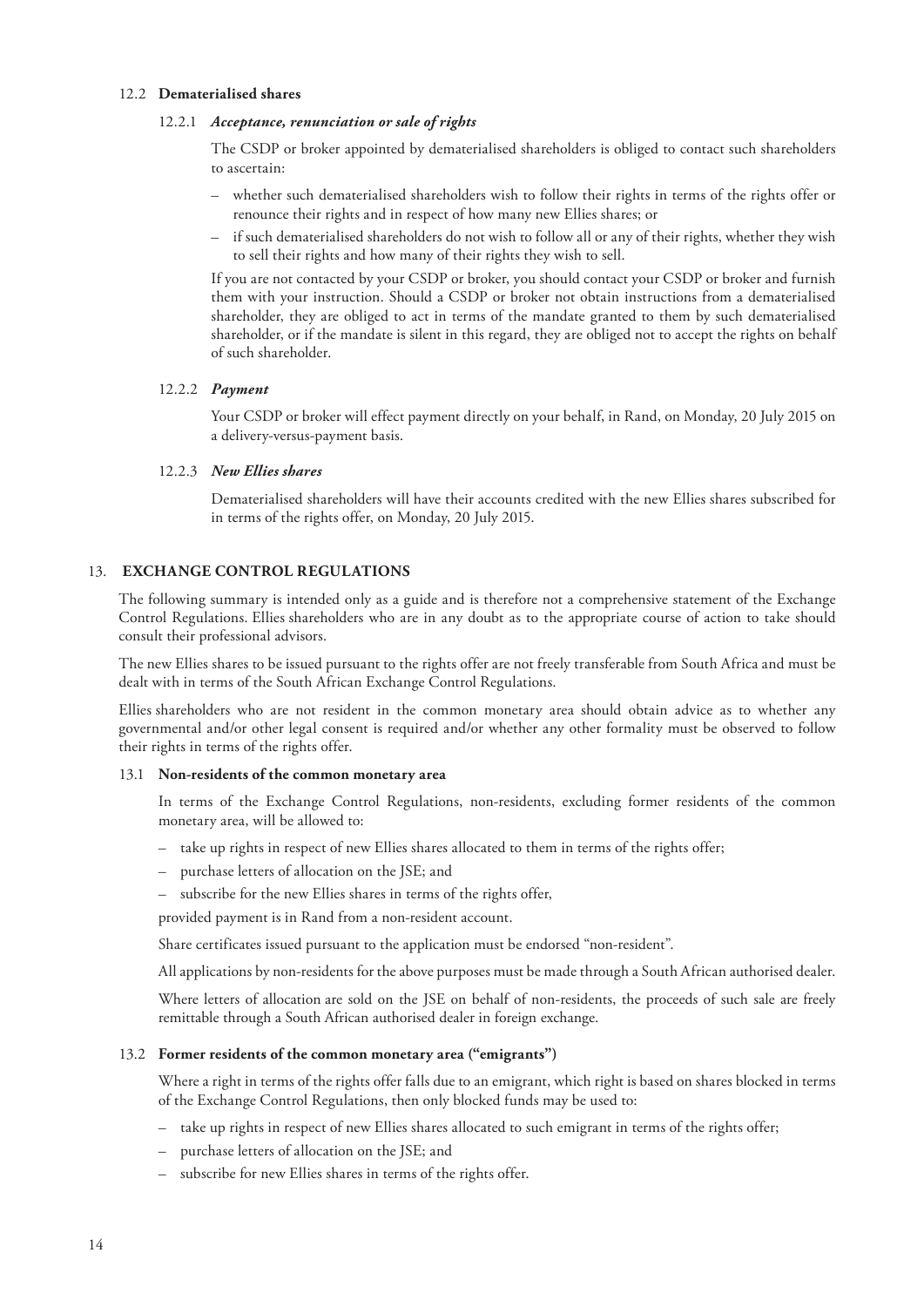Applications by emigrants using blocked Rands for the above purposes must be made through the South African authorised dealer controlling their blocked assets. Ellies share certificates issued pursuant to blocked Rand transactions must be endorsed "non-resident" and placed under the control of the authorised dealer through whom the payment was made.

Where letters of allocation are sold on the JSE on behalf of emigrants, which rights are based on shares which are blocked in terms of the Exchange Control Regulations, the proceeds of such sales will be credited to the blocked Rand accounts of the Ellies shares concerned.

Non-resident and emigrant dematerialised shares will have all aspects relating to exchange control managed by their CSDP or broker.

#### 14. **FOREIGN SHAREHOLDERS**

#### 14.1 **Introduction**

Foreign shareholders may be affected by the rights offer, having regard to prevailing laws in their relevant jurisdictions. Such foreign shareholders should inform themselves about and observe any applicable legal requirements of such jurisdiction in relation to all aspects of this circular that may affect them, including the rights offer. It is the responsibility of each foreign shareholder to satisfy himself as to the full observation of the laws and regulatory requirements of the relevant foreign jurisdiction in connection with the rights offer, including the obtaining of any governmental, exchange or other consents or the making of any filing which may be required, the compliance with other necessary formalities and the payment of any issue, transfer or other taxes or other requisite payments due in such jurisdiction. The rights offer is governed by the laws of South Africa and is subject to applicable laws and regulations, including the Exchange Control Regulations.

#### 14.2 **Affected foreign shareholders**

Any Ellies shareholder who is in doubt as to his position with respect to the rights offer in any jurisdiction, including, without limitation, his tax status, should consult an appropriate independent professional advisor in the relevant jurisdiction without delay. Foreign shareholders are reminded that they may dispose of their Ellies shares on or prior to the last day to trade, in which case they will not participate in the rights offer.

Foreign shareholders accordingly must take their own advice on whether they are entitled, after the rights offer, to continue beneficially to hold any Ellies shares distributed to them and take the appropriate action in accordance with that advice.

#### 14.3 **Note to U.S. shareholders**

The rights offer shares will not be registered with the U.S. Securities and Exchange Commission ("**SEC**") under the U.S. Securities Act of 1933, as amended, or any U.S. state securities laws. Neither the SEC nor any U.S. federal or state securities commission has registered, approved or disapproved the rights offer shares or passed comment or opinion upon the accuracy or adequacy of this circular. Any representation to the contrary is a criminal offence in the U.S.

Ellies shareholders who are citizens or residents of the U.S. are advised that the rights offer shares have not been and will not be registered under the U.S. Securities Exchange Act of 1934, as amended.

#### 14.4 **Sale of letters of allocation**

It is the responsibility of any person outside the common monetary area (including, without limitation, nominees, agents and trustees for such persons) receiving this circular and wishing to take up rights offer shares under the rights offer, to satisfy themselves as to full observance of the applicable laws of any relevant territory, including obtaining any requisite governmental or other consents, observing any other requisite formalities and paying any issue, transfer or other taxes due in such territories.

If a premium can be obtained over the expenses of the sale, the rights of Ellies shareholders in the jurisdictions in which it is illegal to make an offer will be sold by the transfer secretaries on the JSE for the benefit of such Ellies shareholders, in accordance with this section. Any premium over the expenses of the sale of the rights of Ellies shareholders in these jurisdictions (including applicable taxes, brokerage fees and commissions) shall be remitted to such Ellies shareholders.

None of Ellies, the transfer secretaries or any broker appointed by them or Ellies, will have any obligation or be responsible for any loss or damage whatsoever in relation to, or arising out of, the timing of such sales or the remittance of the net proceeds of such sales.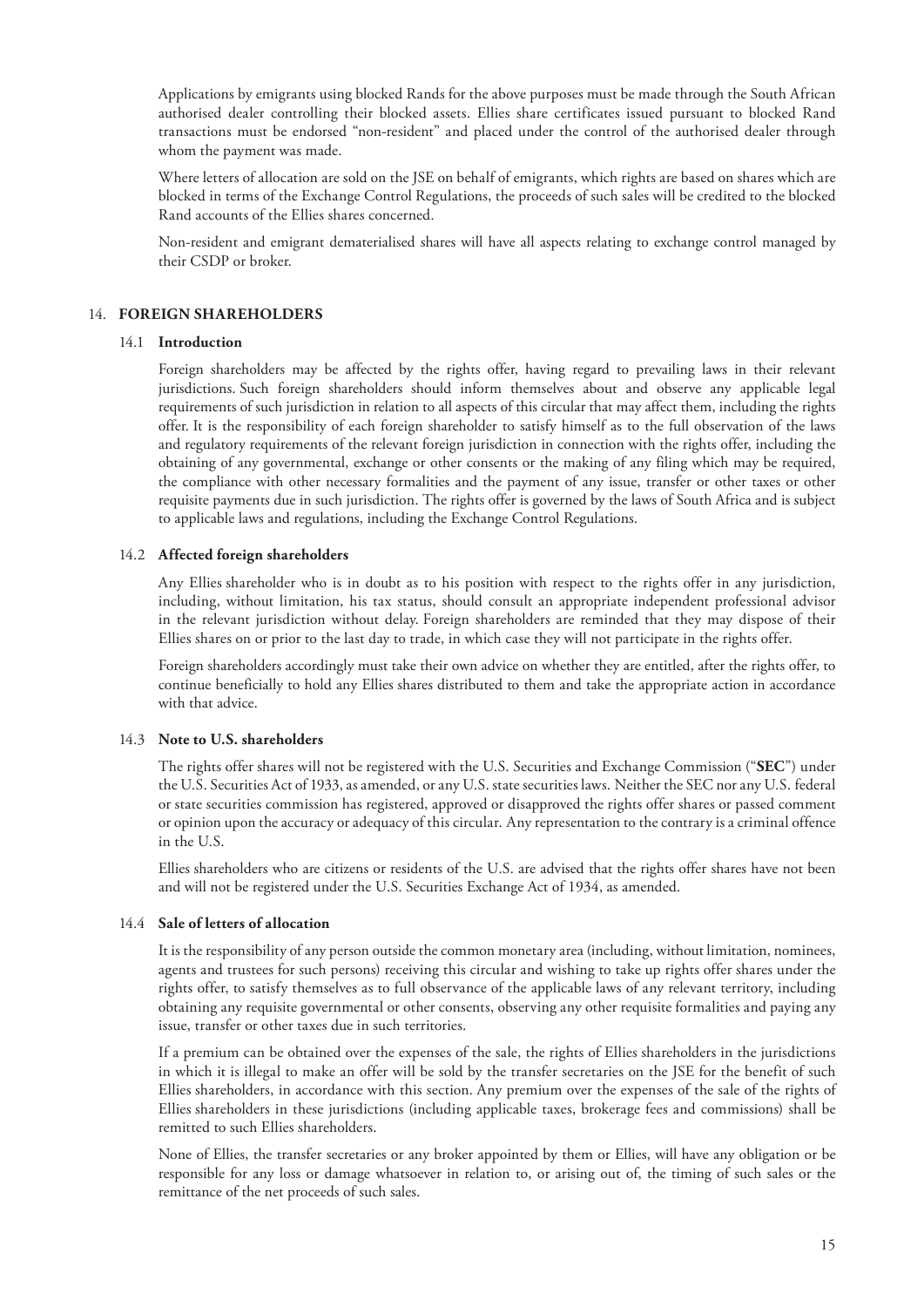#### 15. **TAX CONSEQUENCES OF THE RIGHTS OFFER**

The purchase, holding and disposal of the letters of allocation or rights offer shares should, for taxation purposes, be treated according to the usual rules relating to the categorisation of an asset and its return as capital or revenue. The tax treatment of the purchase, holding and disposal of the letters of allocation or rights offer shares in the hands of Ellies shareholders is dependent on their individual circumstances and tax jurisdiction applicable to those Ellies shareholders. Ellies shareholders are accordingly advised to consult their professional advisors regarding the tax consequences of the rights offer.

#### 16. **JURISDICTION**

The distribution of this circular and/or accompanying documents and/or the transfer of the new Ellies shares and/or the rights to subscribe for new Ellies shares in jurisdictions other than South Africa may be restricted by law and failure to comply with any of those restrictions may constitute a violation of the laws of any such jurisdiction in which it is illegal to make such a rights offer. In such circumstances, this circular and the form of instruction are sent for information purposes only.

#### 17. **INFORMATION RELATING TO DIRECTORS**

17.1 Since the publication of the company's annual report for the year ended 30 April 2014, Stephen Goldberg and Martin Kuscus have been appointed to the board. Save as aforesaid there have been no changes to the directors and management of Ellies since the publication of the company's annual report for the year ended 30 April 2014. Information pertaining to Stephen Goldberg and Martin Kuscus is set out below.

| Name and age                                                              | Stephen Goldberg (41)                                                                                                                                                                                                                                                                                                                                                                                                                                                                                                                                                                                                                                                                                                                                                                                                                                                                                                                                                                                                                                                                                                                                                                                                       |
|---------------------------------------------------------------------------|-----------------------------------------------------------------------------------------------------------------------------------------------------------------------------------------------------------------------------------------------------------------------------------------------------------------------------------------------------------------------------------------------------------------------------------------------------------------------------------------------------------------------------------------------------------------------------------------------------------------------------------------------------------------------------------------------------------------------------------------------------------------------------------------------------------------------------------------------------------------------------------------------------------------------------------------------------------------------------------------------------------------------------------------------------------------------------------------------------------------------------------------------------------------------------------------------------------------------------|
| <b>Business address</b><br>Qualification<br><b>Position</b><br>Experience | 3rd Floor, MTN Building, 26 Girton Road, Parktown<br>B.Com, B.Acc, CA(SA), CFA<br>Independent non-executive director<br>Stephen, who qualified as a chartered accountant in 1999, completed his articles at<br>Grant Thornton Kessel Feinstein, whereafter he joined the investment banking business<br>of Peregrine Holdings Limited, where he was involved in the execution of private equity<br>transactions as well as providing corporate finance advisory services to a number of<br>Peregrine's clients. In September 2002, Stephen joined Buffet Investments (Pty) Ltd<br>("Buffet") and was involved in identifying, implementing and managing a number of<br>private equity transactions in a variety of industries. Stephen sat on the boards of the<br>various investee companies, including Sally Williams Fine Foods, Eazi Access Rentals,<br>Kevro, The Creative Counsel and Aquazania, to look after the interests of Buffet as well as<br>guide the various executives involved in the underlying operations. After leaving Buffet in<br>December 2008, he co-founded Exit Holdings SA, an investment holding company with<br>interests in FMCG distribution, consumer electronics and financial services. |
| Name and age                                                              | <b>Martin Kuscus (59)</b>                                                                                                                                                                                                                                                                                                                                                                                                                                                                                                                                                                                                                                                                                                                                                                                                                                                                                                                                                                                                                                                                                                                                                                                                   |
| <b>Business address</b><br>Qualification<br><b>Position</b><br>Experience | 68C Waterfront Street, Hartebeespoort, 0216<br>BA Cur, EDP (Harvard)<br>Non-executive director<br>Martin is an independent businessman and a non-executive Director of Netcare Limited.<br>He is a previous President and CEO of the South African Bureau of Standards. Prior to<br>commencing his career in the private sector, Martin was MEC for Finance in the North<br>West Provincial Government from 1994 to 2004. In 2006 he was elected to the Council for<br>the International Standards Association (ISO), and appointed a member of the PRI Board<br>of the United Nations Global Compact Initiative on Responsible Investment. Martin was<br>also chairman of the board of trustees for the Government Employees Pension Fund of<br>South Africa until 2009, and was the president of the Afrikaanse Handels Instituut (AHI)<br>until 2011. Martin is the current chairman of the Mineworkers Provident Fund.                                                                                                                                                                                                                                                                                                  |

17.2 There will be no changes to the directors and management of Ellies or their roles and functions as a consequence of the rights offer.

17.3 There will be no variation in the remuneration payable to directors as a consequence of the rights offer.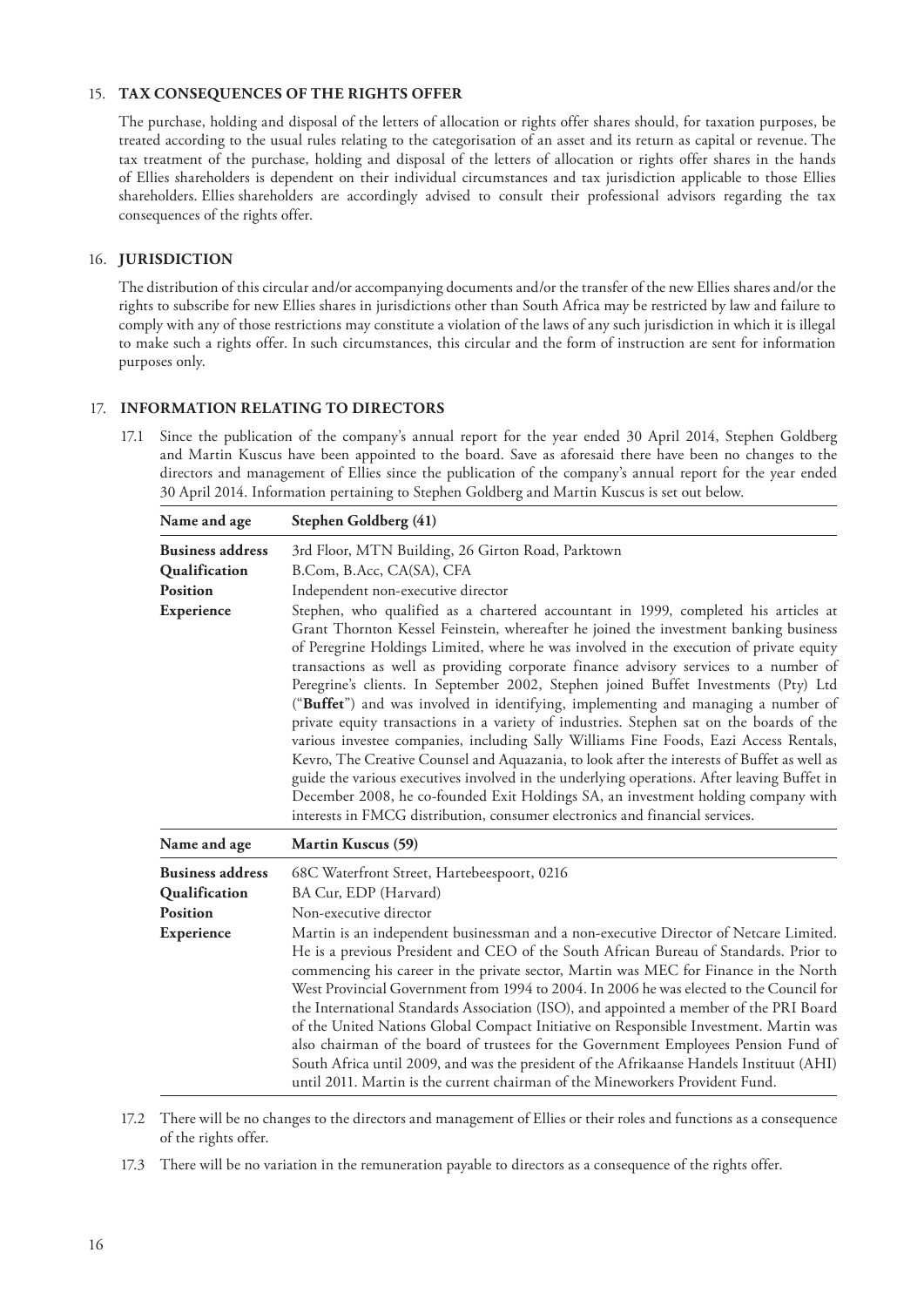#### 17.4 **Directors' interests in Ellies shares**

|                    | <b>Direct</b> | Indirect   |             | $%$ of |
|--------------------|---------------|------------|-------------|--------|
| Name               | beneficial    | beneficial | Total       | shares |
| <b>ER Salkow</b>   | 92 651 314    | 11 925 000 | 104 576 314 | 23.08  |
| WMG Samson         | 4 827 967     |            | 4 827 967   | 1.07   |
| MF Levitt*         | 637 170       |            | 637 170     | 0.14   |
| <b>IM</b> Lipworth | 1 832 792     |            | 1 832 792   | 0.40   |
| RH Berkman         | 6 112 362     | 10 007 868 | 16 120 230  | 3.55   |
| <b>RE</b> Otto     | 16 622 402    | 11 896 763 | 28 519 165  | 6.29   |
| AC Brooking#       |               | 416 548    | 416 548     | 0.09   |
| MR Goodford        | 250 000       |            | 250 000     | 0.06   |
| Total              | 122 934 007   | 34 246 179 | 157 180 186 | 34.68  |

The direct and indirect beneficial interests of the directors' (and their associates), including directors who have resigned during the last 18 months, in the issued share capital of Ellies as at the last practical date are as follows:

*\* MF Levitt retired as chief financial officer and resigned from the board of Ellies on 1 August 2014.*

*# AC Brooking resigned as a non-executive director of Ellies with effect from 31 August 2014.*

The changes in directors' holdings between the end of the preceding financial year ended 30 April 2014 and the last practical date are set out in **Annexure 4** to this circular.

- 17.5 Each of the directors who hold Ellies shares will follow their rights, both directly and indirectly, in terms of the rights offer as follows:
	- 17.5.1 as detailed in paragraph 7.1 above, Salkow will follow his rights in respect of 67 958 598 Ellies shares;
	- 17.5.2 as detailed in paragraph 7.1 above, Otto will follow his rights in respect of 23 353 368 Ellies shares; and
	- 17.5.3 MR Goodford will follow his rights in respect of all of his Ellies shares.
- 17.6 As the company will be in a financial closed period at the initial record date, the directors of Ellies who hold Ellies shares directly will not be entitled to trade in nil-paid letters of allocation nor will they be entitled to apply for excess allocations.

#### 18. **SHARE CAPITAL OF THE COMPANY**

Provided below is information relating to the authorised and issued share capital of the company and stated capital.

#### 18.1 **Ellies' share capital as at the last practical date**

The authorised and issued share capital of Ellies before the rights offer, as at the last practical date, is as follows:

| Before the rights offer:                                                | R'000   |
|-------------------------------------------------------------------------|---------|
| Share capital                                                           |         |
| Authorised share capital<br>800 000 000 ordinary shares of no par value |         |
| Issued share capital<br>453 057 398 ordinary of no par value            |         |
| Stated capital                                                          | 658 333 |

No shares are held in treasury.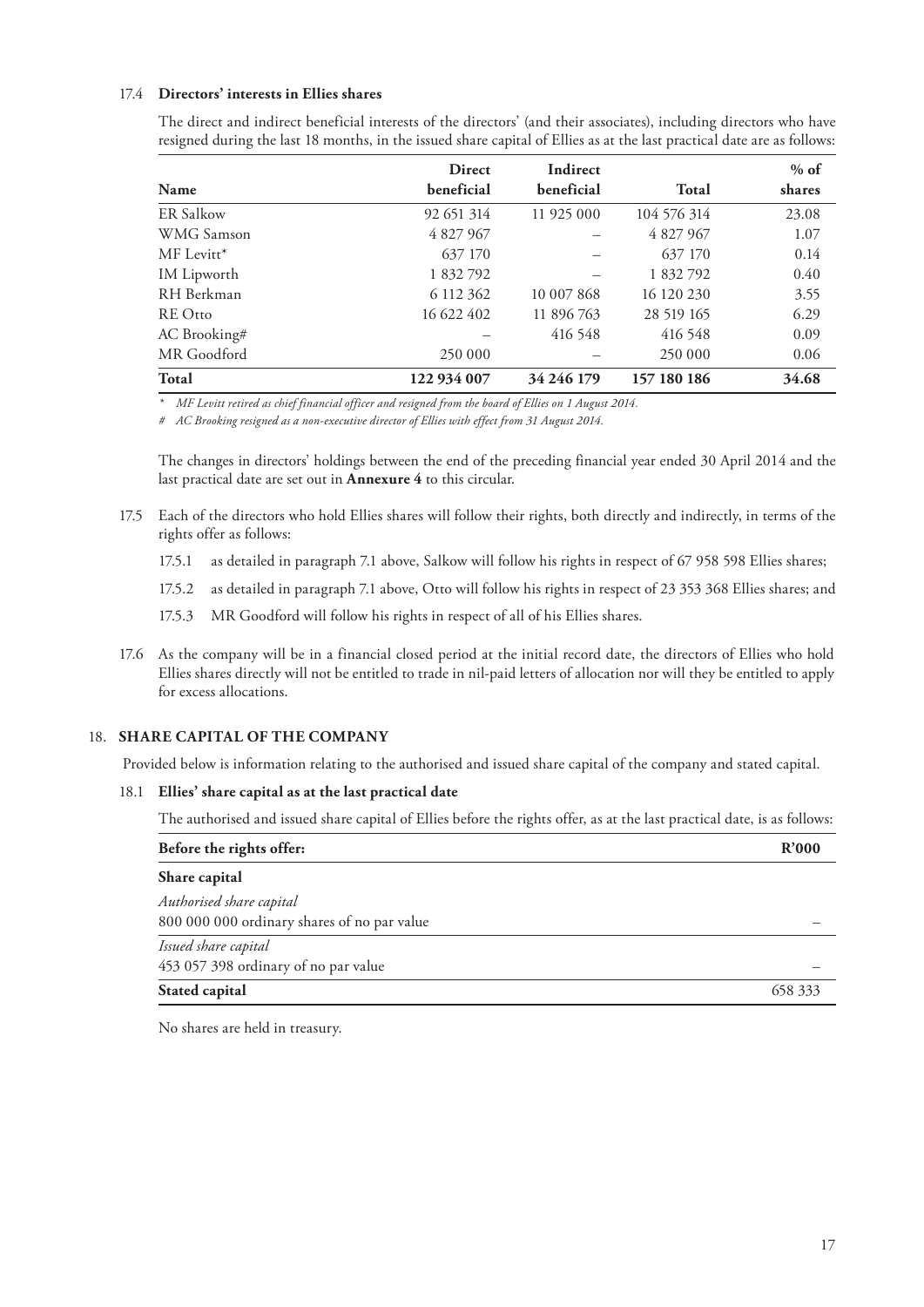#### 18.2 **Ellies' share capital after the rights offer**

Assuming that all of the rights offer shares will be subscribed for, the authorised and issued share capital of Ellies after the rights offer will be as follows:

| After the rights offer:                     | R'000   |
|---------------------------------------------|---------|
| Share capital                               |         |
| Authorised share capital                    |         |
| 800 000 000 ordinary shares of no par value |         |
| Issued share capital                        |         |
| 634 875 580 ordinary of no par value        |         |
| Stated capital                              | 853 103 |
|                                             |         |

No shares will be held in treasury.

#### 19. **PRICE AND VOLUME HISTORY OF ELLIES SHARES ON THE JSE**

The share price and volume history of Ellies shares in the 12 months preceding the last practical date and in the 30 days preceding the last practical date are set out in Annexure 1.

#### 20. **EXPENSES OF THE RIGHTS OFFER**

20.1 The following expenses and provisions are expected or have been provided for by the group in connection with the rights offer and will be settled out of the proceeds of the rights offer. All costs below are stated exclusive of VAT:

|                                         | R'000   |
|-----------------------------------------|---------|
| JSE fees:                               |         |
| - document inspection fee               | 24      |
| - listing fee                           | 110     |
| Java Capital - corporate advisory fees  | 750     |
| Standard Bank - corporate advisory fees | 750     |
| Mazi – underwriting fees                | 3 1 5 0 |
| Cliffe Dekker Hofmeyr - legal fees      | 260     |
| Ince:                                   |         |
| - printing fees                         | 100     |
| - announcements                         | 50      |
| Transfer secretaries                    | 36      |
| Total                                   | 5 2 3 0 |

#### 21. **CONSENTS**

Each of Java Capital, Standard Bank, Cliffe Dekker Hofmeyr Inc, Mazi and the transfer secretaries have consented in writing to act in the capacities stated and to their names appearing in this circular and have not withdrawn their consent prior to the publication of this circular.

#### 22. **DIRECTORS' RESPONSIBILITY STATEMENT**

The directors, whose names are given on page 7, collectively and individually, accept full responsibility for the accuracy of the information given and certify that to the best of their knowledge and belief there are no facts which have been omitted which would make any statement false or misleading and that all reasonable enquiries to ascertain such facts have been made and that the circular contains all information required by law and the Listings Requirements.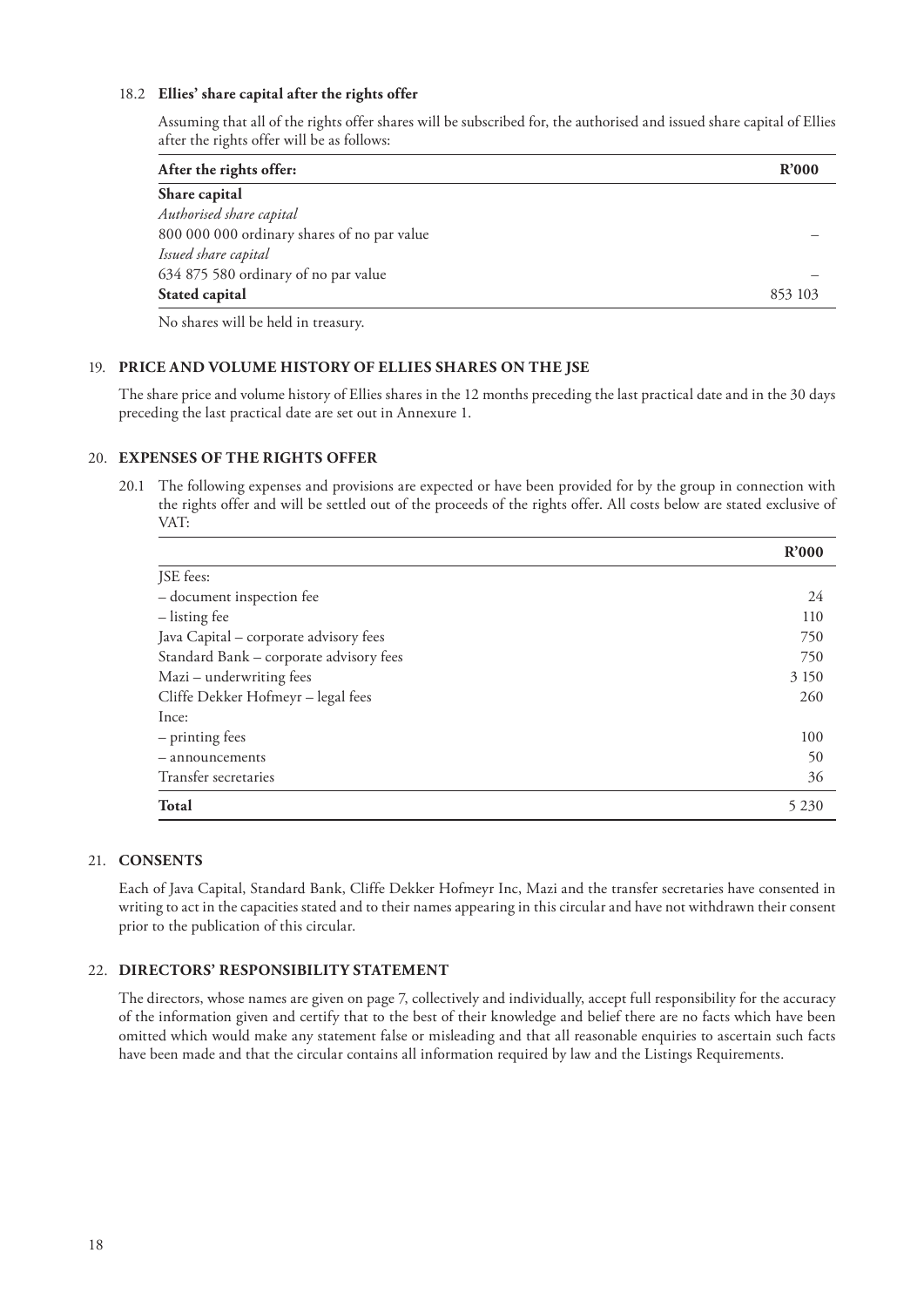#### 23. **DOCUMENTS AND CONSENTS AVAILABLE FOR INSPECTION**

The following documents, or copies thereof, will be available for inspection during normal business hours at the registered office of Ellies from the date this circular is issued to certificated shareholders, up to and including the date the rights offer closes:

- 23.1 the irrevocable undertakings referred to in paragraph 7.1;
- 23.2 the underwriting agreement;
- 23.3 the memorandum of incorporation of Ellies and its subsidiaries;
- 23.4 the group audited financial statements for the three financial periods ended 30 April 2014, 30 April 2013 and 30 April 2012;
- 23.5 the condensed unaudited interim results of the company for the six months ended 31 October 2014;
- 23.6 this circular, signed by or on behalf of the directors and the form of instruction;
- 23.7 the letters of consent referred to in paragraph 21 of this circular; and
- 23.8 copies of service agreements with executive directors of Ellies.

For and on behalf of Ellies Holdings Limited

#### **WMG Samson**

*Chief Executive Officer* Ellies Holdings Limited

94 Eloff Street Extension Village Deep Johannesburg, 2001 29 June 2015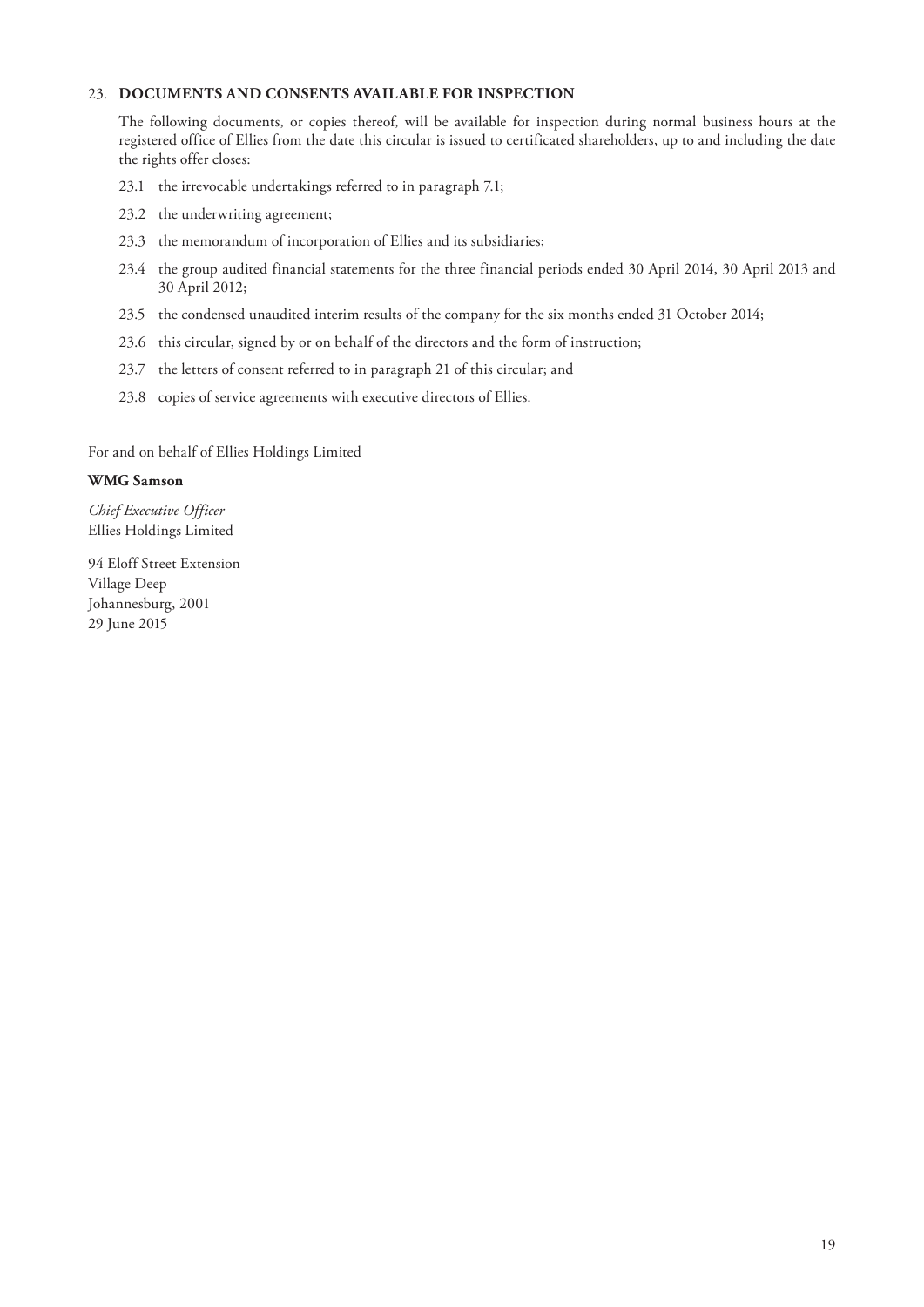## **PRICE AND VOLUME HISTORY OF ELLIES SHARES ON THE JSE**

|           | High    | Low     | Close   |            | Value       |
|-----------|---------|---------|---------|------------|-------------|
| Period    | (cents) | (cents) | (cents) | Volume     | (R)         |
| Monthly   |         |         |         |            |             |
| 2014      |         |         |         |            |             |
| April     | 440     | 400     | 415     | 7 386 240  | 31 038 508  |
| May       | 430     | 400     | 410     | 8 407 928  | 35 021 299  |
| June      | 420     | 354     | 370     | 10 069 398 | 39 063 209  |
| July      | 384     | 246     | 255     | 23 144 620 | 68 711 706  |
| August    | 259     | 176     | 214     | 22 944 282 | 48 565 999  |
| September | 230     | 175     | 177     | 8 215 235  | 16 25 6 274 |
| October   | 188     | 90      | 128     | 32 062 687 | 36 140 132  |
| November  | 143     | 105     | 113     | 19 575 859 | 41 702 856  |
| December  | 167     | 105     | 130     | 18 084 253 | 24 800 347  |
| 2015      |         |         |         |            |             |
| January   | 148     | 110     | 140     | 14 463 892 | 18 477 655  |
| February  | 148     | 110     | 140     | 14 463 892 | 18 477 655  |
| March     | 148     | 116     | 123     | 30 292 353 | 39 243 664  |
| April     | 125     | 106     | 120     | 11 031 339 | 13 211 339  |
| May       | 119     | 91      | 93      | 15 076 262 | 14 526 121  |
| Daily     |         |         |         |            |             |
| 2015      |         |         |         |            |             |
| 1 April   | 120     | 112     | 116     | 449 285    | 520 643     |
| 2 April   | 125     | 115     | 125     | 4 480 669  | 5 471 629   |
| 7 April   | 125     | 117     | 124     | 631 038    | 766 447     |
| 8 April   | 124     | 120     | 122     | 756 557    | 912 686     |
| 9 April   | 122     | 118     | 122     | 365 628    | 439 941     |
| 10 April  | 123     | 118     | 123     | 243 019    | 294 662     |
| 13 April  | 123     | 118     | 119     | 247 678    | 298 878     |
| 14 April  | 122     | 112     | 120     | 302 933    | 360 335     |
| 15 April  | 119     | 115     | 119     | 440 841    | 518 517     |
| 16 April  | 119     | 112     | 117     | 717 055    | 834 088     |
| 17 April  | 119     | 113     | 119     | 426 329    | 496 994     |
| 20 April  | 120     | 115     | 119     | 362725     | 422 823     |
| 21 April  | 120     | 106     | 117     | 382 651    | 435 544     |
| 22 April  | 118     | 115     | 118     | 188 990    | 220 677     |
| 23 April  | 118     | 115     | 118     | 281 714    | 326 665     |
| 24 April  | 119     | 116     | 119     | 349 205    | 412 194     |
| 28 April  | 120     | 118     | 120     | 188 934    | 224 668     |
| 29 April  | 120     | 115     | 119     | 150 252    | 176 760     |
| 30 April  | 120     | 116     | 120     | 65 836     | 77 188      |
| 4 May     | 119     | 116     | 119     | 126 291    | 148 978     |
| 5 May     | 102     | 93      | 99      | 4 914 588  | 4 781 714   |
| 6 May     | 100     | 96      | 98      | 677 025    | 665 871     |
| 7 May     | 96      | 92      | 94      | 1 083 279  | 1 025 395   |
| 8 May     | 96      | 92      | 96      | 433 661    | 408 831     |
| 11 May    | 100     | 93      | 100     | 344 883    | 333 466     |
| 12 May    | 105     | 93      | 96      | 410 354    | 401 465     |
| 13 May    | 98      | 93      | 93      | 366 461    | 352 315     |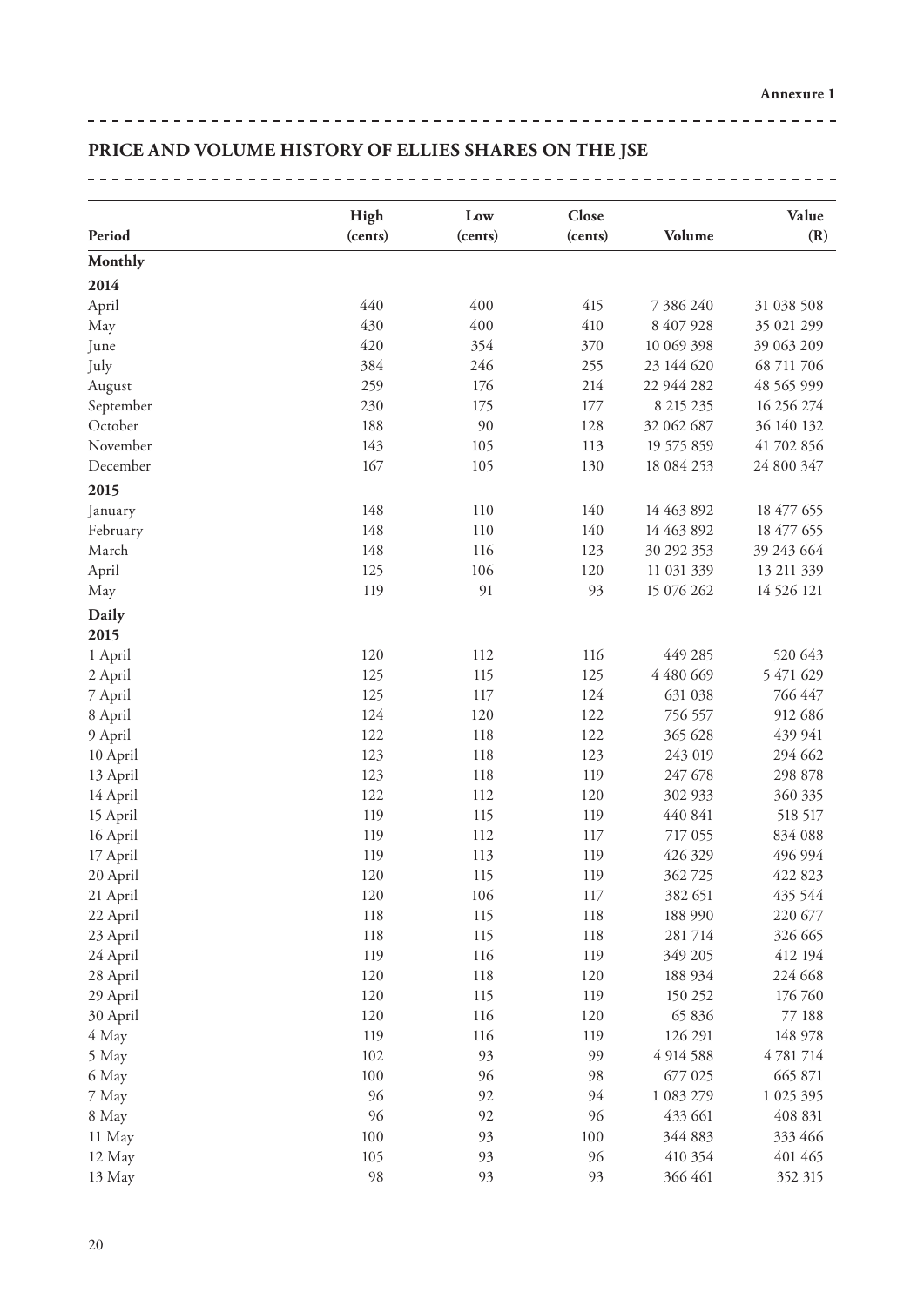|        | High    | Low     | Close   |           | Value       |
|--------|---------|---------|---------|-----------|-------------|
| Period | (cents) | (cents) | (cents) | Volume    | (R)         |
| 14 May | 96      | 93      | 96      | 243 000   | 227 388     |
| 15 May | 97      | 91      | 97      | 1 230 167 | 1 144 701   |
| 18 May | 100     | 91      | 97      | 537 777   | 519 321     |
| 19 May | 96      | 91      | 96      | 366 308   | 340 924     |
| 20 May | 96      | 92      | 96      | 158 300   | 148 865     |
| 21 May | 98      | 91      | 98      | 2 627 834 | 2 5 47 7 23 |
| 22 May | 98      | 93      | 98      | 423 804   | 413 393     |
| 25 May | 97      | 94      | 96      | 203 951   | 194 029     |
| 26 May | 98      | 95      | 97      | 82 996    | 80 360      |
| 27 May | 97      | 91      | 95      | 345 865   | 324 688     |
| 28 May | 95      | 92      | 94      | 396 831   | 369 507     |
| 29 May | 95      | 93      | 93      | 102 887   | 97 187      |
| 1 June | 94      | 90      | 91      | 3 172 685 | 2 877 290   |
| 2 June | 90      | 86      | 87      | 3 247 973 | 2 843 206   |
| 3 June | 90      | 86      | 86      | 415 022   | 362 375     |
| 4 June | 90      | 86      | 86      | 1 965 204 | 1718286     |
| 5 June | 90      | 86      | 90      | 140 420   | 124 147     |
| 8 June | 88      | 86      | 86      | 67416     | 58 710      |
| 9 June | 87      | 86      | 86      | 124 602   | 107 637     |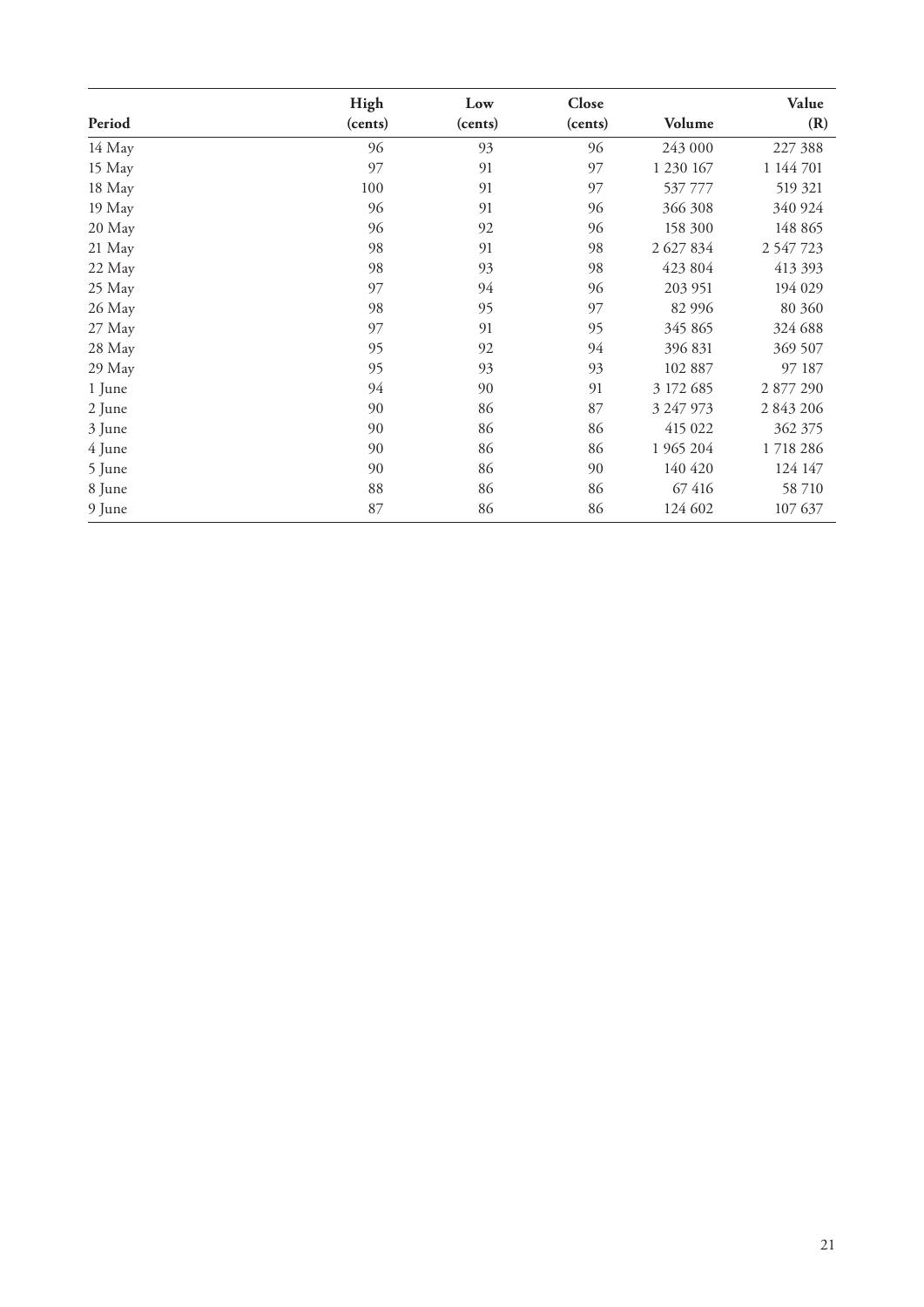<u> - - - - - - - - - - - -</u>

#### **TABLE OF ENTITLEMENT**

No fractions of rights offer shares will be issued to shareholders and the rights offer shares will be issued based on the rounding principle (set out below). The table of entitlement of shareholders to receive rights offer shares is set out below.

In accordance with the rounding principle, any entitlement to receive a fraction of a rights offer share which:

- is less than one-half of a rights offer share, will be rounded down to the nearest whole number; and
- is equal to or greater than one-half of a rights offer share but less than a whole rights offer share, will be rounded up to the nearest whole number.

| Number of<br>existing<br>shares held | Rounded number<br>of rights offer<br>shares to which<br>a shareholder<br>is entitled | Number of<br>existing<br>shares held | Rounded number<br>of rights offer<br>shares to which<br>a shareholder<br>is entitled |
|--------------------------------------|--------------------------------------------------------------------------------------|--------------------------------------|--------------------------------------------------------------------------------------|
| $\mathbf{1}$                         | $\boldsymbol{0}$                                                                     | 53                                   | $21\,$                                                                               |
| $\overline{c}$                       | $\,1$                                                                                | 54                                   | 22                                                                                   |
| 3                                    | 1                                                                                    | 55                                   | 22                                                                                   |
| 4                                    | $\overline{c}$                                                                       | 56                                   | 22                                                                                   |
| 5                                    | $\mathfrak{2}$                                                                       | 57                                   | 23                                                                                   |
| 6                                    | $\overline{c}$                                                                       | 58                                   | 23                                                                                   |
| $\overline{7}$                       | $\overline{\mathbf{3}}$                                                              | 59                                   | 24                                                                                   |
| 8                                    | $\overline{\mathbf{3}}$                                                              | 60                                   | $24\,$                                                                               |
| 9                                    | $\overline{4}$                                                                       | 61                                   | 24                                                                                   |
| 10                                   | 4                                                                                    | 62                                   | 25                                                                                   |
| 11                                   | 4                                                                                    | 63                                   | 25                                                                                   |
| 12                                   | 5                                                                                    | 64                                   | 26                                                                                   |
| 13                                   | 5                                                                                    | 65                                   | 26                                                                                   |
| 14                                   | 6                                                                                    | 66                                   | 26                                                                                   |
| 15                                   | 6                                                                                    | 67                                   | $27\,$                                                                               |
| 16                                   | 6                                                                                    | 68                                   | $27\,$                                                                               |
| 17                                   | 7                                                                                    | 69                                   | 28                                                                                   |
| 18                                   | 7                                                                                    | $70\,$                               | $28\,$                                                                               |
| 19                                   | 8                                                                                    | 71                                   | 28                                                                                   |
| 20                                   | 8                                                                                    | 72                                   | 29                                                                                   |
| 21                                   | 8                                                                                    | 73                                   | 29                                                                                   |
| 22                                   | $\mathfrak{g}$                                                                       | $74\,$                               | 30                                                                                   |
| 23                                   | 9                                                                                    | 75                                   | 30                                                                                   |
| $24\,$                               | 10                                                                                   | 76                                   | 30                                                                                   |
| 25                                   | 10                                                                                   | 77                                   | 31                                                                                   |
| 26                                   | 10                                                                                   | 78                                   | 31                                                                                   |
| 27                                   | 11                                                                                   | 79                                   | 32                                                                                   |
| 28                                   | 11                                                                                   | $80\,$                               | 32                                                                                   |
| 29                                   | 12                                                                                   | 81                                   | 33                                                                                   |
| 30                                   | 12                                                                                   | 82                                   | 33                                                                                   |
| $31\,$                               | $12\,$                                                                               | $83\,$                               | 33                                                                                   |
| 32                                   | $13\,$                                                                               | $84\,$                               | 34                                                                                   |
| 33                                   | $13\,$                                                                               | 85                                   | 34                                                                                   |
| 34                                   | $14\,$                                                                               | 86                                   | 35                                                                                   |
| 35                                   | $14\,$                                                                               | 87                                   | 35                                                                                   |
| 36                                   | $14\,$                                                                               | 88                                   | 35                                                                                   |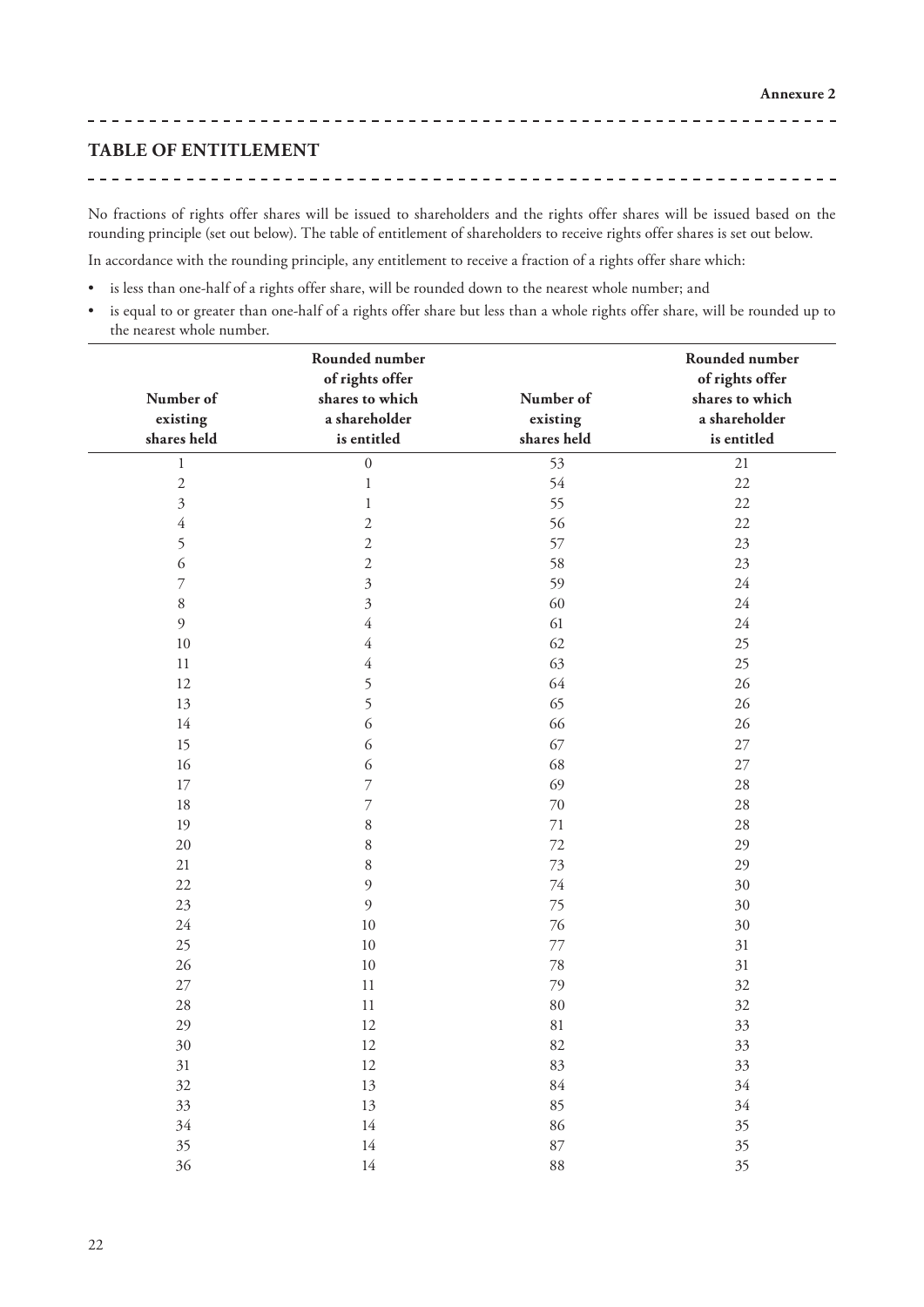| Number of<br>existing<br>shares held | Rounded number<br>of rights offer<br>shares to which<br>a shareholder<br>is entitled | Number of<br>existing<br>shares held | Rounded number<br>of rights offer<br>shares to which<br>a shareholder<br>is entitled |
|--------------------------------------|--------------------------------------------------------------------------------------|--------------------------------------|--------------------------------------------------------------------------------------|
| 37                                   | 15                                                                                   | 89                                   | 36                                                                                   |
| 38                                   | 15                                                                                   | 90                                   | 36                                                                                   |
| 39                                   | 16                                                                                   | 91                                   | 37                                                                                   |
| 40                                   | 16                                                                                   | 92                                   | 37                                                                                   |
| 41                                   | 16                                                                                   | 93                                   | 37                                                                                   |
| 42                                   | 17                                                                                   | 94                                   | 38                                                                                   |
| 43                                   | 17                                                                                   | 95                                   | 38                                                                                   |
| 44                                   | 18                                                                                   | 96                                   | 39                                                                                   |
| 45                                   | 18                                                                                   | 97                                   | 39                                                                                   |
| 46                                   | 18                                                                                   | 98                                   | 39                                                                                   |
| 47                                   | 19                                                                                   | 99                                   | 40                                                                                   |
| 48                                   | 19                                                                                   | 100                                  | 40                                                                                   |
| 49                                   | 20                                                                                   | 1 0 0 0                              | 401                                                                                  |
| 50                                   | 20                                                                                   | 10 000                               | 4 013                                                                                |
| 51                                   | 20                                                                                   | 100 000                              | 40 131                                                                               |
| 52                                   | 21                                                                                   | 1 000 000                            | 401 314                                                                              |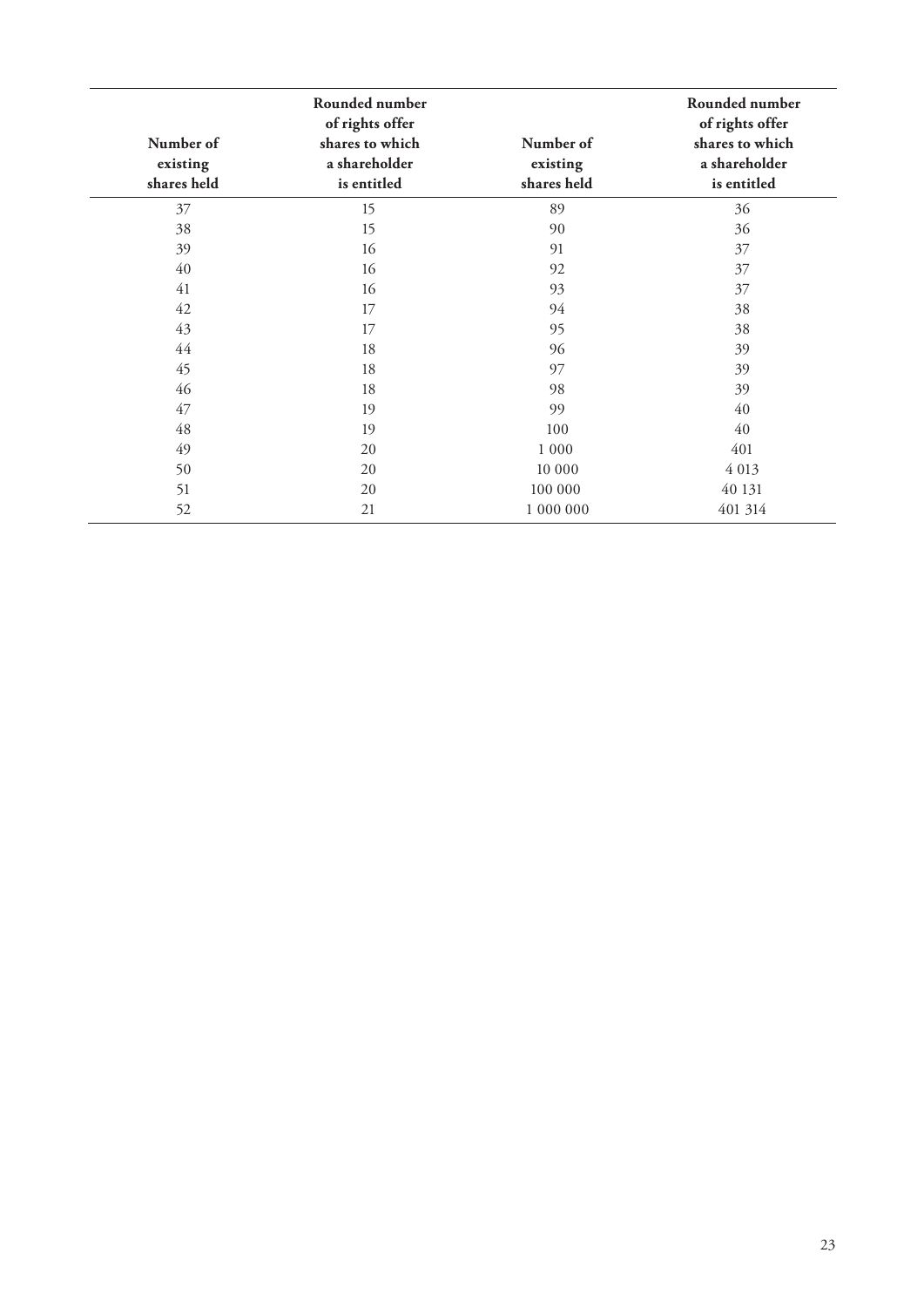## **CORPORATE INFORMATION IN RESPECT OF MAZI**

Details in respect of Mazi are set out below:

#### 1. **CORPORATE INFORMATION**

Mazi Capital Proprietary Limited (Registration number 2006/006855/07) was incorporated at Pretoria on 7 March 2006. The registered office of Mazi is 11th Floor, Sandton Eye, 126 West Street, Sandton, 2146 (PO Box 78583, Sandton 2146).

#### 2. **DIRECTORS**

Malungelo Zilimbola

Asanda Notshe

Mazi is a private company and as such does not have a company secretary.

#### 3. **BANKERS**

Investec Bank Limited

### 4. **AUTHORISED AND ISSUED SHARE CAPITAL**

The authorised and issued share capital of the underwriter as at the last practical date is as follows:

| Authorised share capital                |       |
|-----------------------------------------|-------|
| 1 000 ordinary shares of R1.00 each     | 1 000 |
| Issued share capital                    |       |
| 100 ordinary shares of R1.00 cents each | 100   |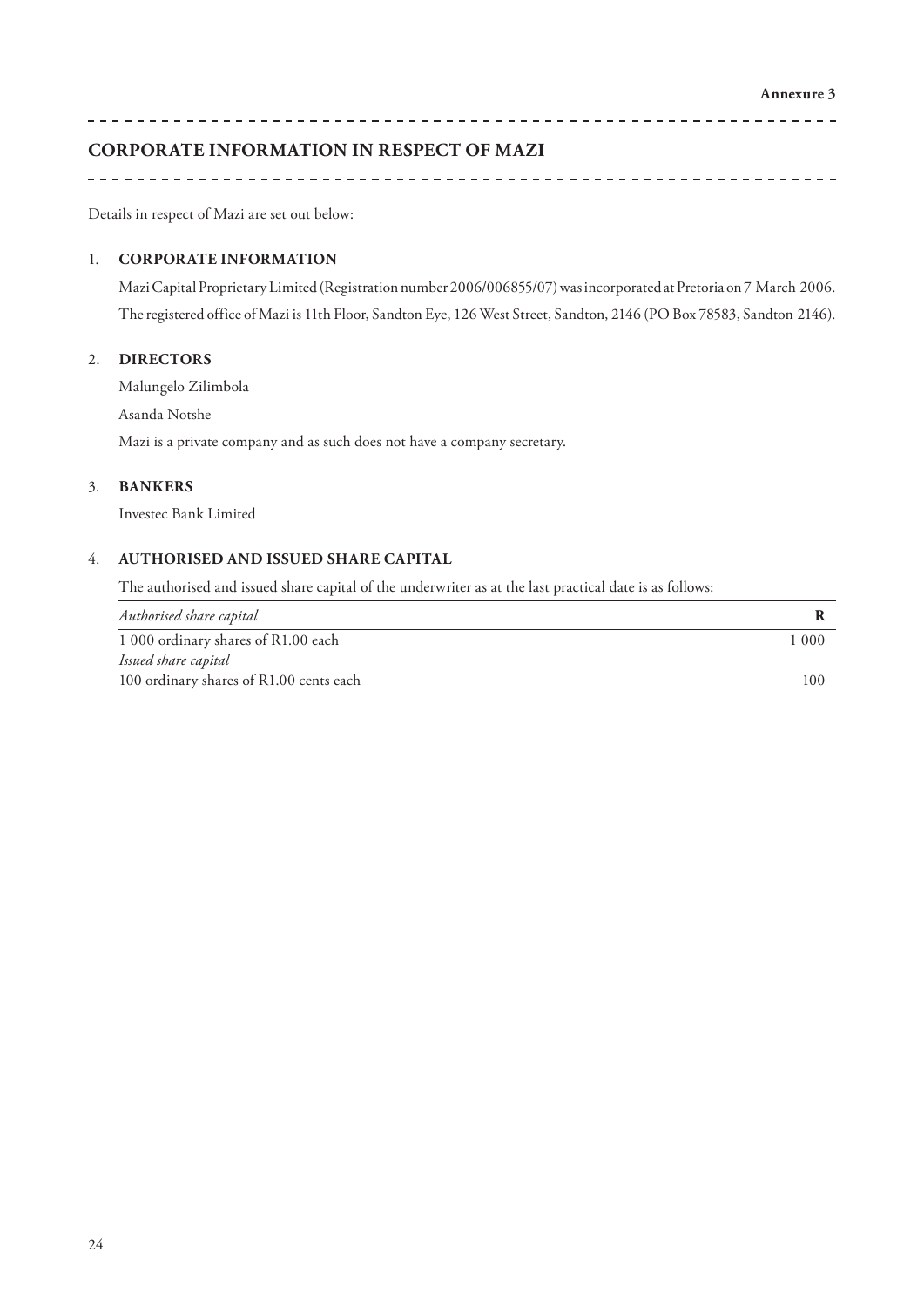<u> 2 2 2 2 2 2 2 2 2 2 2 2</u>

### **DIRECTORS' DEALINGS IN ELLIES SHARES**

The following dealings in Ellies shares by directors (including directors who resigned in the last 18 months) took place between the end of the preceding financial year ended 30 April 2014 and the last practical date:

- the disposal by Salkow of 250 000 Ellies shares at R3.56 per Ellies share, for an aggregate consideration of R890 000 on 12 May 2014 pursuant to an off-market sale of contracts for difference pursuant to a zero cost collar hedge over 5 000 000 Ellies shares, acquired on 26 January 2012;
- the disposal by Salkow of 250 000 Ellies shares at R3.56 per Ellies share, for an aggregate consideration of R890 000 on 26 May 2014 pursuant to an off-market sale of contracts for difference pursuant to a zero cost collar hedge over 5 000 000 Ellies shares, acquired on 26 January 2012;
- the disposal by Salkow of 250 000 Ellies shares at R3.56 per Ellies share, for an aggregate consideration of R890 000 on 9 June 2014 pursuant to an off-market sale of contracts for difference pursuant to a zero cost collar hedge over 5 000 000 Ellies shares, acquired on 26 January 2012;
- the disposal by MF Levitt of 191 219 Ellies shares at a weighted average traded price of R2.36 per Ellies share, for an aggregate consideration of R450 340.30 on 5 August 2014;
- the disposal by MF Levitt of 100 000 Ellies shares at R2.37 per Ellies share, for an aggregate consideration of R237 000 on 6 August 2014;
- the disposal by MF Levitt of 100 000 Ellies shares at R2.37 per Ellies share, for an aggregate consideration of R217 000 on 7 August 2014;
- the disposal by MF Levitt of 100 000 Ellies shares at R2.01 per Ellies share, for an aggregate consideration of R201 000 on 8 August 2014;
- the disposal by MF Levitt of 206 500 Ellies shares at a weighted average traded price of R2.13 per Ellies share for an aggregate consideration of R438 975 on 11 August 2014;
- the disposal by MF Levitt of 71 574 Ellies shares at R2.50 per Ellies share, for an aggregate consideration of R178 935 on 12 August 2014;
- the disposal by Berrywood Investments 10 Proprietary Limited ("**Berrywood**"), an associate of Salkow, of 384 375 Ellies shares at R5.63 per Ellies share, for an aggregate consideration of R2 164 031.25 on 16 October 2014 pursuant to an off-market sale of contracts for difference pursuant to a zero cost collar hedge over 3 075 000 Ellies shares, acquired on 10 August 2012;
- the disposal by Berrywood of 384 375 Ellies shares at R5.63 per Ellies share, for an aggregate consideration of R2 164 031.25 on 30 October 2014 pursuant to an off-market sale of contracts for difference pursuant to a zero cost collar hedge over 3 075 000 Ellies shares, acquired on 10 August 2012;
- the disposal by Berrywood of 384 375 Ellies shares at R5.63 per Ellies share, for an aggregate consideration of R2 164 031.25 on 13 November 2014 pursuant to an off-market sale of contracts for difference pursuant to a zero cost collar hedge over 3 075 000 Ellies shares, acquired on 10 August 2012;
- the disposal by Berrywood of 384 375 Ellies shares at R5.63 per Ellies share, for an aggregate consideration of R2 164 031.25 on 27 November 2014 pursuant to an off-market sale of contracts for difference pursuant to a zero cost collar hedge over 3 075 000 Ellies shares, acquired on 10 August 2012;
- the disposal by Berrywood of 384 375 Ellies shares at R5.63 per Ellies share, for an aggregate consideration of R2 164 031.25 on 11 December 2014 pursuant to an off-market sale of contracts for difference pursuant to a zero cost collar hedge over 3 075 000 Ellies shares, acquired on 10 August 2012;
- the disposal by MF Levitt of 5 000 nil paid letters of allocation issued pursuant to the rights offer undertaken by the company (letters of allocation confer the right to subscribe for and pay for a *pro rata* portion of the allotment of the Ellies shares issued pursuant to the rights offer undertaken by the company) (the "**letters of allocation**") at 15 cents per letter of allocation, for an aggregate consideration of R750 on 30 December 2014;
- the disposal by MF Levitt of 72 600 letters of allocation at 12 cents per letter of allocation, for an aggregate consideration of R8 712 on 30 December 2014;
- the disposal by MF Levitt of 100 000 letters of allocation at 17 cents per letter of allocation, for an aggregate consideration of R17 000 on 2 January 2015;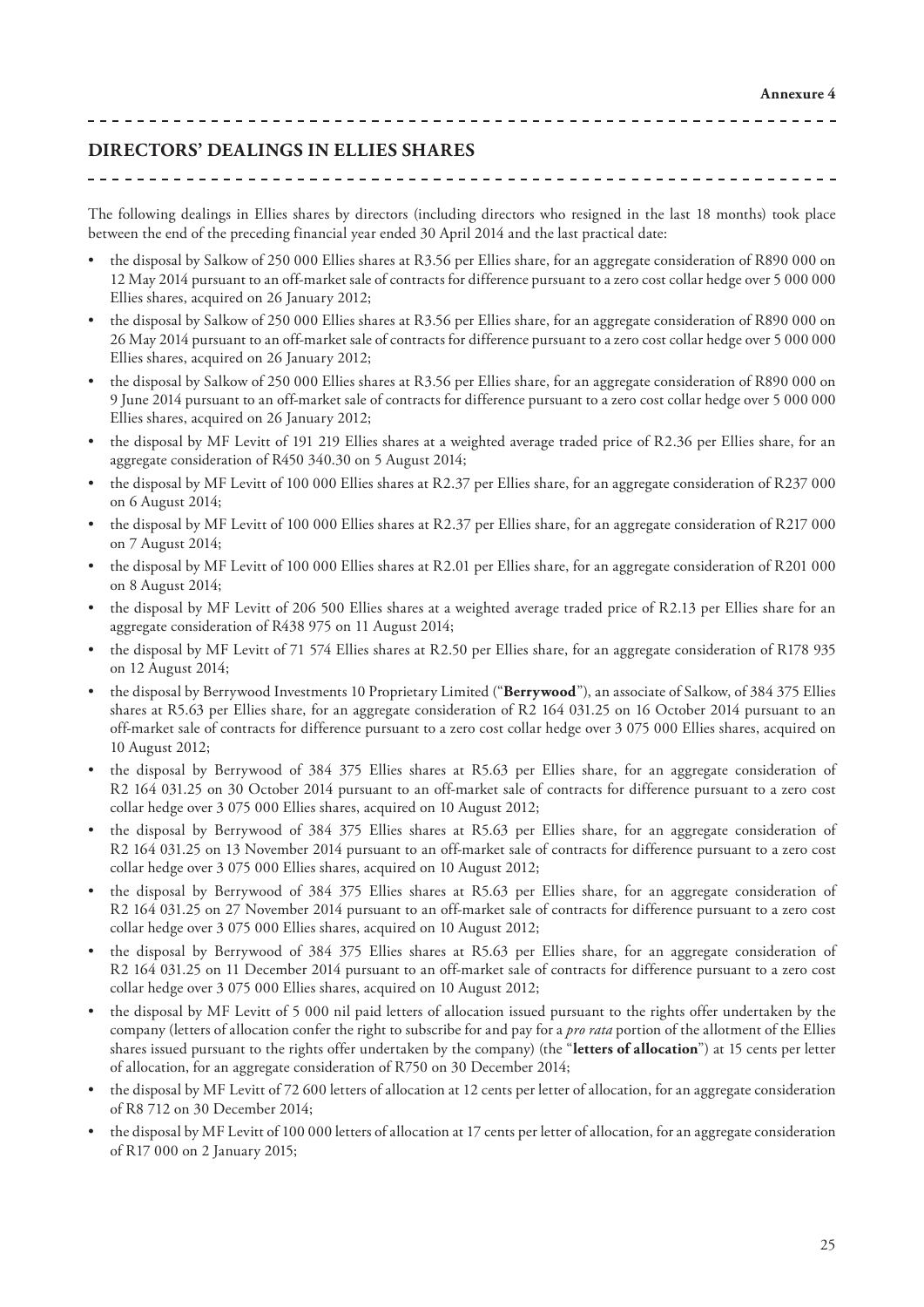- the disposal by MF Levitt of 80 450 letters of allocation at 18 cents per letter of allocation, for an aggregate consideration of R14 481 on 2 January 2015;
- the disposal by MF Levitt of 80 207 letters of allocation at 20 cents per letter of allocation, for an aggregate consideration of R16 041.40 on 2 January 2015;
- the disposal by MF Levitt of 16 793 letters of allocation at 16 cents per letter of allocation, for an aggregate consideration of R2 686.88 on 5 January 2015;
- the disposal by Otto of 250 000 Ellies shares at R2.61 per Ellies share, for an aggregate consideration of R652 000 on 5 January 2015 pursuant to an off-market sale of contracts for difference pursuant to a zero cost collar hedge over 3 000 000 Ellies shares, acquired on 7 March 2012;
- the disposal by Berrywood of 384 375 Ellies shares at R5.63 per Ellies share, for an aggregate consideration of R2 164 031.25 on 8 January 2015 pursuant to an off-market sale of contracts for difference pursuant to a zero cost collar hedge over 3 075 000 Ellies shares, acquired on 10 August 2012;
- the disposal by Otto of 250 000 Ellies shares at R2.61 per Ellies share, for an aggregate consideration of R652 000 on 19 January 2015 pursuant to an off-market sale of contracts for difference pursuant to a zero cost collar hedge over 3 000 000 Ellies shares, acquired on 7 March 2012;
- the acquisition by Salkow of 22 901 020 Ellies shares at R1.10 per Ellies share, for an aggregate consideration of R25 181 122 on 19 January 2015 pursuant to the rights offer undertaken by the company, which closed on 16 January 2015;
- the acquisition by Camilla Salkow, the wife of Salkow, of 215 651 Ellies shares at R1.10 per Ellies share, for an aggregate consideration of R237 216.10 on 19 January 2015 pursuant to the rights offer undertaken by the company, which closed on 16 January 2015;
- the acquisition by Otto of 11 181 309 Ellies shares at R1.10 per Ellies share, for an aggregate consideration of R12 299 439 on 19 January 2015, pursuant to the rights offer undertaken by the company, which closed on 16 January 2015;
- the acquisition by WMG Samson of 883 200 Ellies shares at R1.10 per Ellies share, for an aggregate consideration of R971 520 on 19 January 2015, pursuant to the rights offer undertaken by the company, which closed on 16 January 2015;
- the acquisition by IM Lipworth of 169 875 Ellies shares at R1.10 per Ellies share, for an aggregate consideration of R186 862.50 on 19 January 2015, pursuant to the rights offer undertaken by the company, which closed on 16 January 2015;
- the acquisition by RH Berkman of 1 410 522 Ellies shares at R1.10 per Ellies share, for an aggregate consideration of R1 551 574.20 on 19 January 2015, pursuant to the rights offer undertaken by the company, which closed on 16 January 2015;
- the acquisition by the RH Berkman Trust (Raymond Berkman is a trustee of the Raymond Berkman Trust) of 2 009 508 Ellies shares at R1.10 per Ellies share, for an aggregate consideration of R2 210 458.80 on 19 January 2015, pursuant to the rights offer undertaken by the company, which closed on 16 January 2015;
- the acquisition by Savillas Properties Proprietary Limited (RH Berkman is a director of Savillas Properties Proprietary Limited which is owned by the RH Berkman Trust (of which RH Berkman is a trustee) of 300 000 Ellies shares at R1.10 per Ellies share, for an aggregate consideration of R330 000 on 19 January 2015, pursuant to the rights offer undertaken by the company, which closed on 16 January 2015;
- the disposal by Berrywood of 384 375 Ellies shares at R5.63 per Ellies share, for an aggregate consideration of R2 164 031.25 on 22 January 2015 pursuant to an off-market sale of contracts for difference pursuant to a zero cost collar hedge over 3 075 000 Ellies shares, acquired on 10 August 2012;
- the off-market disposal by Salkow of 3 333 334 Ellies shares at R1.10 per Ellies share, for an aggregate consideration of R3 666 667.40 on 30 January 2015;
- the off-market acquisition by IM Lipworth of 1 666 667 Ellies shares at R1.10 per Ellies share, for an aggregate consideration of R1 833 333.70 on 30 January 2015;
- the off-market acquisition by WMG Samson of 1 666 667 Ellies shares at R1.10 per Ellies share, for an aggregate consideration of R1 833 333.70 on 30 January 2015;
- the disposal by Otto of 250 000 Ellies shares at R2.61 per Ellies share, for an aggregate consideration of R652 000 on 2 February 2015 pursuant to an off-market sale of contracts for difference pursuant to a zero cost collar hedge over 3 000 000 Ellies shares, acquired on 7 March 2012;
- the disposal by Otto of 625 000 Ellies shares at R2.61 per Ellies share, for an aggregate consideration of R4 312 500 on 5 February 2015 pursuant to an off-market sale of contracts for difference pursuant to a zero cost collar hedge over 5 000 000 Ellies shares, acquired on 12 October 2012;
- the disposal by WMG Samson of 666 000 Ellies shares at a weighted average traded price of R1.30527 per Ellies share, for an aggregate consideration of R869 309.05 on 12 February 2015;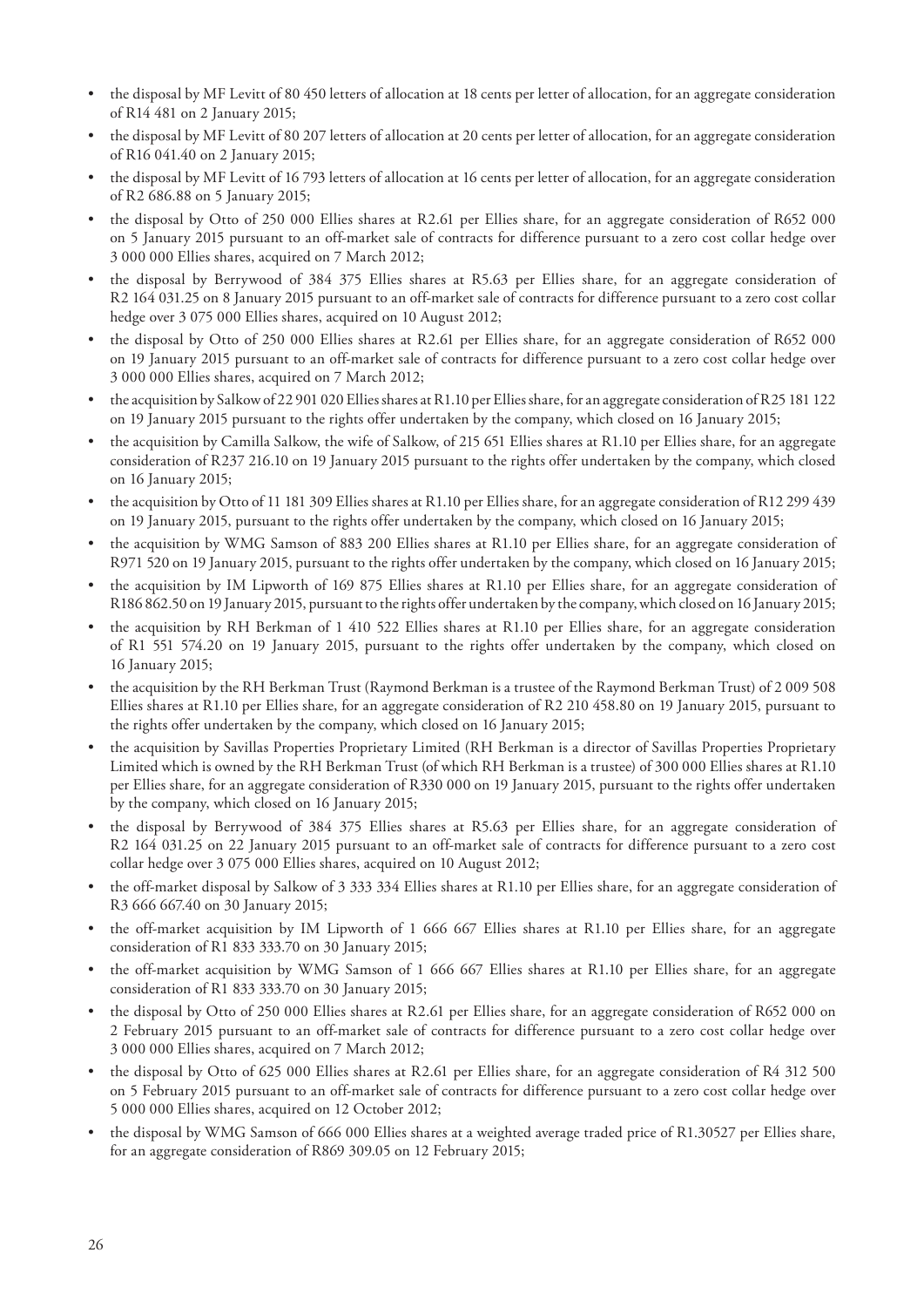- the disposal by IM Lipworth of 570 000 Ellies shares at a weighted average traded price of R1.30524 per Ellies share, for an aggregate consideration of R743 989.30 on 12 February 2015;
- the disposal by Otto of 250 000 Ellies shares at R2.61 per Ellies share, for an aggregate consideration of R652 000 on 16 February 2015 pursuant to an off-market sale of contracts for difference pursuant to a zero cost collar hedge over 3 000 000 Ellies shares, acquired on 7 March 2012;
- the disposal by MF Levitt of 100 000 Ellies shares at R1.40 per Ellies share, for an aggregate consideration of R140 000 on 17 February 2015;
- the disposal by Otto of 625 000 Ellies shares at R2.61 per Ellies share, for an aggregate consideration of R4 312 500 on 19 February 2015 pursuant to an off-market sale of contracts for difference pursuant to a zero cost collar hedge over 5 000 000 Ellies shares, acquired on 12 October 2012;
- the disposal by Otto of 250 000 Ellies shares at R2.61 per Ellies share, for an aggregate consideration of R652 000 on 2 March 2015 pursuant to an off-market sale of contracts for difference pursuant to a zero cost collar hedge over 3 000 000 Ellies shares, acquired on 7 March 2012;
- the disposal by Otto of 625 000 Ellies shares at R2.61 per Ellies share, for an aggregate consideration of R4 312 500 on 5 March 2015 pursuant to an off-market sale of contracts for difference pursuant to a zero cost collar hedge over 5 000 000 Ellies shares, acquired on 12 October 2012;
- the disposal by MF Levitt of 71 617 Ellies shares at R1.15 per Ellies share, for an aggregate consideration of R82 359.5 on 13 March 2015;
- the disposal by Otto of 250 000 Ellies shares at R2.61 per Ellies share, for an aggregate consideration of R652 000 on 16 March 2015 pursuant to an off-market sale of contracts for difference pursuant to a zero cost collar hedge over 3 000 000 Ellies shares, acquired on 7 March 2012;
- the disposal by Otto of 625 000 Ellies shares at R2.61 per Ellies share, for an aggregate consideration of R4 312 500 on 19 March 2015 pursuant to an off-market sale of contracts for difference pursuant to a zero cost collar hedge over 5 000 000 Ellies shares, acquired on 12 October 2012;
- the disposal by Otto of 900 000 Ellies shares at R8.95 per Ellies share, for an aggregate consideration of R8 055 000 on 26 March 2015 pursuant to an off-market sale of contracts for difference pursuant to a zero cost collar hedge over 4 500 000 Ellies shares, acquired on 28 March 2013;
- the disposal by Ryan Otto of 250 000 Ellies shares at R2.61 per Ellies share, for an aggregate consideration of R652 000 on 30 March 2015 pursuant to an off-market sale of contracts for difference pursuant to a zero cost collar hedge over 3 000 000 Ellies shares, acquired on 7 March 2012;
- the disposal by Otto of 625 000 Ellies shares at R2.61 per Ellies share, for an aggregate consideration of R4 312 500 on 2 April 2015 pursuant to an off-market sale of contracts for difference pursuant to a zero cost collar hedge over 5 000 000 Ellies shares, acquired on 12 October 2012;
- the disposal by MF Levitt of 100 000 Ellies shares at R1.20 per Ellies share, for an aggregate consideration of R120 000 on 2 April 2015;
- the disposal by MF Levitt of 100 000 Ellies shares at R1.25 per Ellies share, for an aggregate consideration of R150 000 on 2 April 2015;
- the disposal by Otto of 250 000 Ellies shares at R2.61 per Ellies share, for an aggregate consideration of R652 000 on 13 April 2015 pursuant to an off-market sale of contracts for difference pursuant to a zero cost collar hedge over 3 000 000 Ellies shares, acquired on 7 March 2012;
- the disposal by Otto of 625 000 Ellies shares at R2.61 per Ellies share, for an aggregate consideration of R4 312 500 on 16 April 2015 pursuant to an off-market sale of contracts for difference pursuant to a zero cost collar hedge over 5 000 000 Ellies shares, acquired on 12 October 2012;
- the disposal by MF Levitt of 21 883 Ellies shares at R1.18 per Ellies share, for an aggregate consideration of R25 821.94 on 16 April 2015;
- the disposal by Mike Levitt of 100 000 Ellies shares at R1.16 per Ellies share, for an aggregate consideration of R115 793.53 on 16 April 2015;
- the disposal by Otto of 900 000 Ellies shares at R8.95 per Ellies share, for an aggregate consideration of R8 055 000 on 27 April 2015 pursuant to an off-market sale of contracts for difference pursuant to a zero cost collar hedge over 4 500 000 Ellies shares, acquired on 28 March 2013;
- the disposal by Otto of 250 000 Ellies shares at R2.61 per Ellies share, for an aggregate consideration of R652 000 on 27 April 2015 pursuant to an off-market sale of contracts for difference pursuant to a zero cost collar hedge over 3 000 000 Ellies shares, acquired on 7 March 2012;